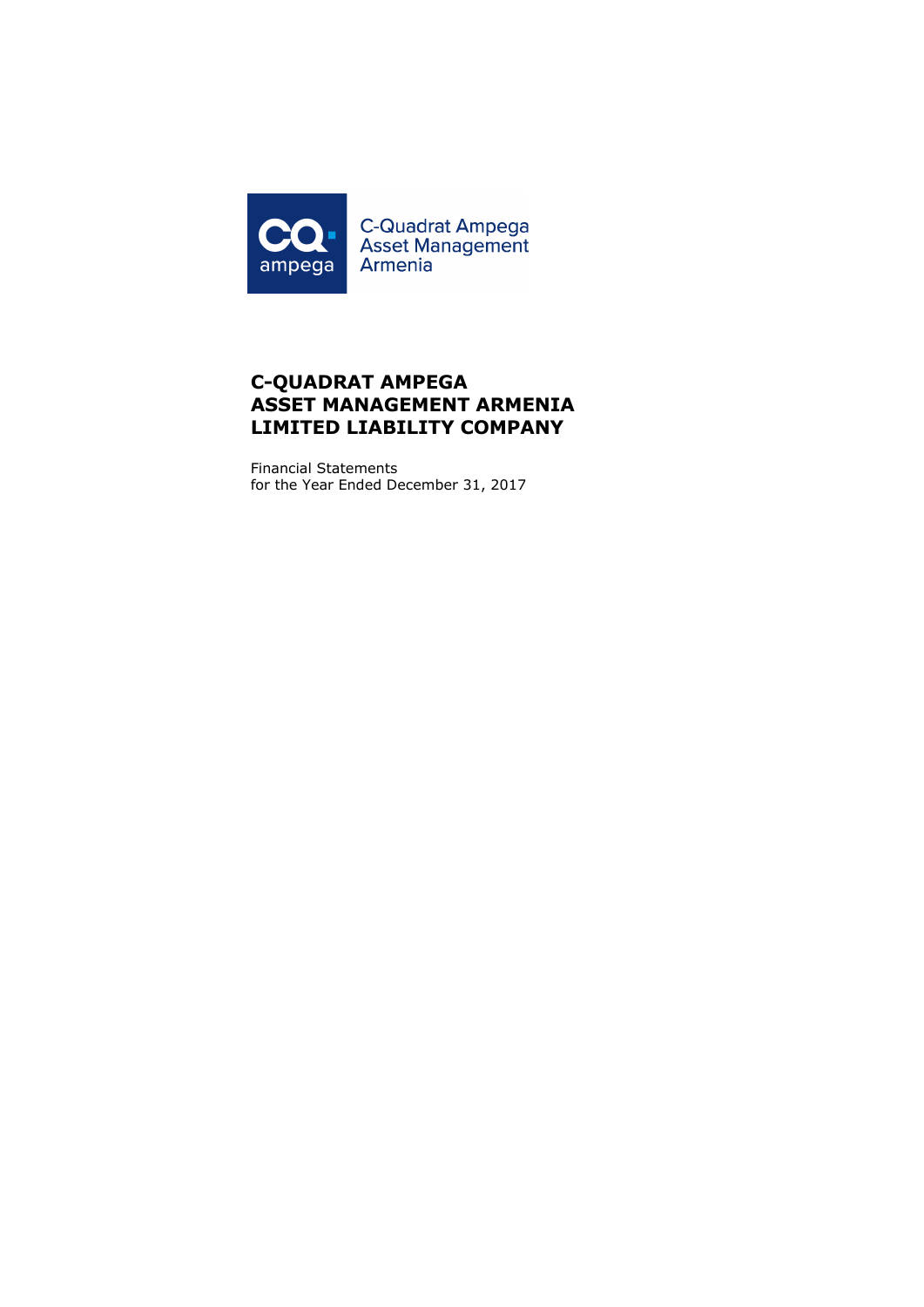# **Table of contents**

|                                                                                              | Page |
|----------------------------------------------------------------------------------------------|------|
| STATEMENT OF MANAGEMENT'S RESPONSIBILITIES FOR THE PREPARATION AND APPROVAL OF THE FINANCIAL |      |
|                                                                                              |      |
|                                                                                              |      |
|                                                                                              |      |
|                                                                                              |      |
|                                                                                              |      |

#### Notes to the financial statements

| 1.  |                                                                                       |  |
|-----|---------------------------------------------------------------------------------------|--|
| 2.  |                                                                                       |  |
| 3.  | Application of new and revised International Financial Reporting Standards (IFRSs) 11 |  |
| 4.  |                                                                                       |  |
| 5.  |                                                                                       |  |
| 6.  |                                                                                       |  |
| 7.  |                                                                                       |  |
| 8.  |                                                                                       |  |
| 9.  |                                                                                       |  |
| 10. |                                                                                       |  |
| 11. |                                                                                       |  |
| 12. |                                                                                       |  |
| 13. |                                                                                       |  |
| 14. |                                                                                       |  |
| 15. |                                                                                       |  |
| 16. |                                                                                       |  |
| 17. |                                                                                       |  |
| 18. |                                                                                       |  |
| 19. |                                                                                       |  |
| 20. |                                                                                       |  |
| 21. |                                                                                       |  |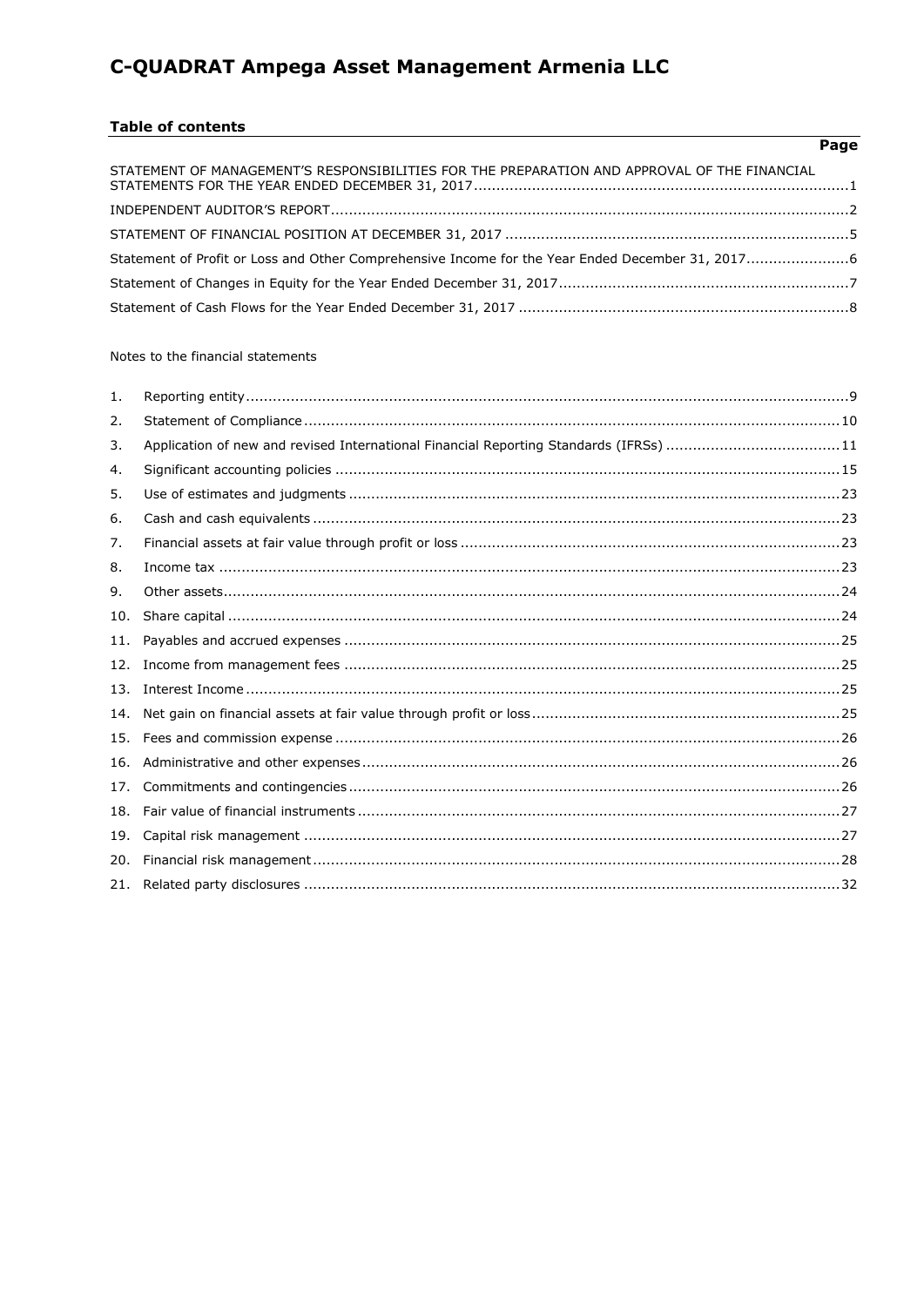### <span id="page-2-1"></span><span id="page-2-0"></span>**Statement of Management's Responsibilities for the Preparation and Approval of the Financial Statements for the Year Ended December 31, 2017**

Management is responsible for the preparation of the financial statements that present fairly the financial position of C-QUADRAT Ampega Asset Management Armenia LLC (the "Company" or "C-QUADRAT") as of December 31, 2017, and the results of its operations, cash flows and changes in shareholders' equity for the year then ended, in compliance with International Financial Reporting Standards ("IFRS").

In preparing the financial statements, management is responsible for assessing the Company's ability to continue as a going concern, disclosing, as applicable, matters related to going concern and using the going concern basis of accounting unless management either intends to liquidate the Company or to cease operations, or has no realistic alternative but to do so.

In preparing the financial statements, management is responsible for:

- Properly selecting and applying accounting policies;
- Presenting information, including accounting policies, in a manner that provides relevant, reliable, comparable and understandable information;
- Providing additional disclosures when compliance with the specific requirements in IFRSs are insufficient to enable users to understand the impact of particular transactions, other events and conditions on the Company's financial position and financial performance; and
- Making an assessment of the Company's ability to continue as a going concern.

Management is also responsible for:

- Designing, implementing and maintaining an effective and sound system of internal controls, throughout the Company;
- Maintaining adequate accounting records that are sufficient to show and explain the Company's transactions and disclose with reasonable accuracy at any time the financial position of the Company, and which enable them to ensure that the financial statements of the Company comply with IFRS;
- Maintaining statutory accounting records in compliance with Country legislation and accounting standards;
- Taking such steps as are reasonably available to them to safeguard the assets of the Company; and
- Preventing and detecting fraud and other irregularities.

The financial statements of the Company for the year ended December 31, 2017 were approved by management on April 17, 2018.

> G  $M_A$ «ВЬ-ЧЧИЛЛИS uumbau uuba **DPPSARPS NURPHI** C-QUADRAT Ampega et Manad

 $U_{U}$ 

On behalf of the Management:

**Arman Vardanyan** Chief Executive Officer

381 **Isabella Adilkhanyan** Chief Financial & Operations Officer  $8<sup>2</sup>$  $JU$  $\frac{1}{2C}$ 

April 17, 2018 Yerevan, Republic of Armenia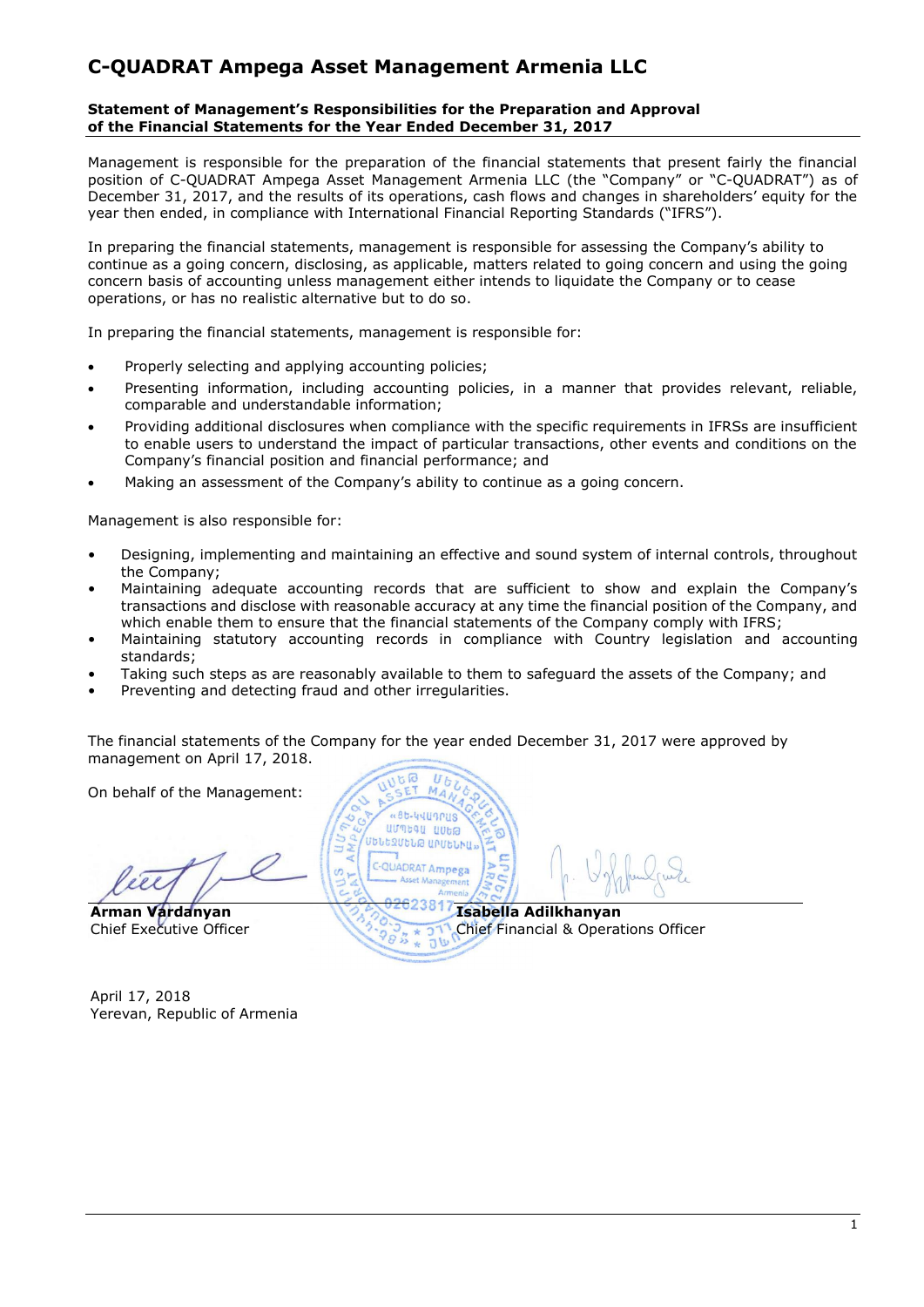

"Deloitte Armenia" CJSC Business Center "Imperium Plaza" 4/7, Amiryan St., 7th floor Yerevan, 0010, Armenia

Tel: +374 10 52 65 20 Fax: +374 10 52 75 20 www.deloitte.am

## <span id="page-3-0"></span>**INDEPENDENT AUDITOR'S REPORT**

To the Board of Directors of C-QUADRAT Ampega Asset Management Armenia LLC:

#### **Opinion**

We have audited the accompanying financial statements of C-QUADRAT Ampega Asset Management Armenia LLC, which comprise the statement of financial position as at December 31, 2017, and the statement of profit or loss and other comprehensive income, statement of changes in equity and statement of cash flows for the year then ended, and a summary of significant accounting policies and other explanatory information.

In our opinion, the financial statements present fairly, in all material respects, the financial position of C-QUADRAT Ampega Asset Management Armenia LLC as at December 31, 2017, and its financial performance and its cash flows for the year then ended in accordance with International Financial Reporting Standards.

#### **Basis for Opinion**

We conducted our audit in accordance with International Standards on Auditing ("ISAs"). Our responsibilities under those standards are further described in the Auditor's Responsibilities for the Audit of the Financial Statements section of our report. We are independent of the Company in accordance with the International Ethics Standards Board for Accountants' Code of Ethics for Professional Accountants (the "IESBA Code") together with the ethical requirements that are relevant to our audit of the financial statements in the Republic of Armenia, and we have fulfilled our other ethical responsibilities in accordance with these requirements and the IESBA Code. We believe that the audit evidence we have obtained is sufficient and appropriate to provide a basis for our opinion.

#### **Responsibilities of Management and Those Charged with Governance for the Financial Statements**

Management is responsible for the preparation and fair presentation of the financial statements in accordance with IFRSs, and for such internal control as management determines is necessary to enable the preparation of financial statements that are free from material misstatement, whether due to fraud or error.

In preparing the financial statements, management is responsible for assessing the Company's ability to continue as a going concern, disclosing, as applicable, matters related to going concern and using the going concern basis of accounting unless management either intends to liquidate the Company or to cease operations, or has no realistic alternative but to do so.

Those charged with governance are responsible for overseeing the Company's financial reporting process.

Deloitte refers to one or more of Deloitte Touche Tohmatsu Limited, a UK Deloitte refers to one or more of Deloitte Touche Tohmatsu Limited, a UK private company limited by guarantee, and its network of member firms, each of which is a legally separate and independent entity. Please see www.deloitte.com/about for a detailed description of the legal structure of Deloitte Touche Tohmatsu Limited and its member firms. Please see [www.deloitte.com/ru/about](file:///C:/Users/lmkhitaryan/Documents/www.deloitte.com/ru/about) for a detailed description of the legal structure of Deloitte CIS. © 2018 Deloitte Armenia CJSC. All rights reserved.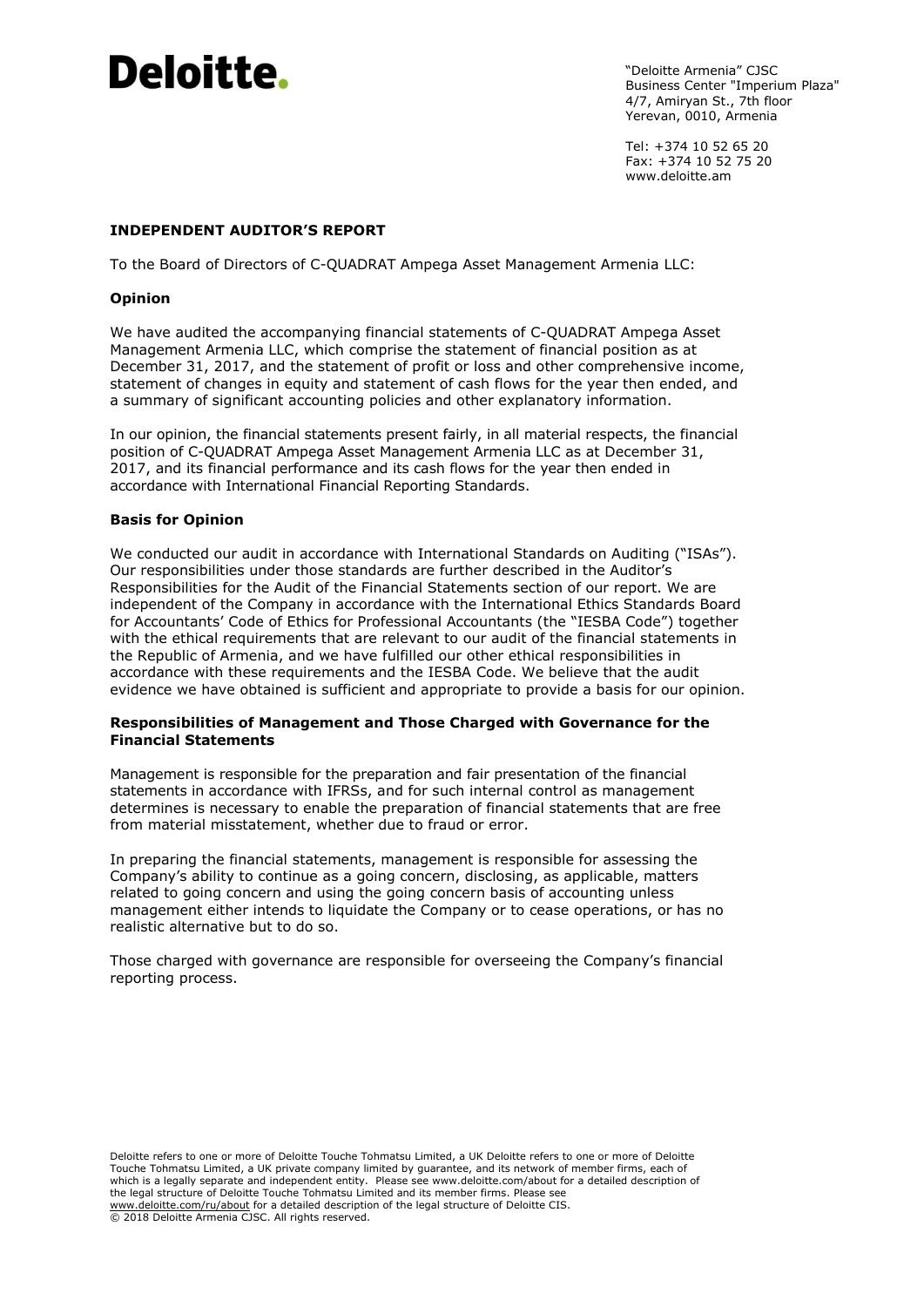### **Auditor's Responsibilities for the Audit of the Financial Statements**

Our objectives are to obtain reasonable assurance about whether the financial statements as a whole are free from material misstatement, whether due to fraud or error, and to issue an auditor's report that includes our opinion. Reasonable assurance is a high level of assurance, but is not a guarantee that an audit conducted in accordance with ISAs will always detect a material misstatement when it exists. Misstatements can arise from fraud or error and are considered material if, individually or in the aggregate, they could reasonably be expected to influence the economic decisions of users taken on the basis of these financial statements.

As part of an audit in accordance with ISAs, we exercise professional judgment and maintain professional skepticism throughout the audit. We also:

- Identify and assess the risks of material misstatement of the financial statements, whether due to fraud or error, design and perform audit procedures responsive to those risks, and obtain audit evidence that is sufficient and appropriate to provide a basis for our opinion. The risk of not detecting a material misstatement resulting from fraud is higher than for one resulting from error, as fraud may involve collusion, forgery, intentional omissions, misrepresentations, or the override of internal control.
- Obtain an understanding of internal control relevant to the audit in order to design audit procedures that are appropriate in the circumstances, but not for the purpose of expressing an opinion on the effectiveness of the Company's internal control.
- Evaluate the appropriateness of accounting policies used and the reasonableness of accounting estimates and related disclosures made by management.
- Conclude on the appropriateness of management's use of the going concern basis of accounting and, based on the audit evidence obtained, whether a material uncertainty exists related to events or conditions that may cast significant doubt on the Company's ability to continue as a going concern. If we conclude that a material uncertainty exists, we are required to draw attention in our auditor's report to the related disclosures in the financial statements or, if such disclosures are inadequate, to modify our opinion. Our conclusions are based on the audit evidence obtained up to the date of our auditor's report. However, future events or conditions may cause the Company to cease to continue as a going concern.
- Evaluate the overall presentation, structure and content of the financial statements, including the disclosures, and whether the financial statements represent the underlying transactions and events in a manner that achieves fair presentation.

We communicate with those charged with governance regarding, among other matters, the planned scope and timing of the audit and significant audit findings, including any significant deficiencies in internal control that we identify during our audit.

Srbuhi Hakobyan

Executive Director

April 17, 2018 Yerevan, Republic of Armenia



Arpine Ghevondyan Audit Director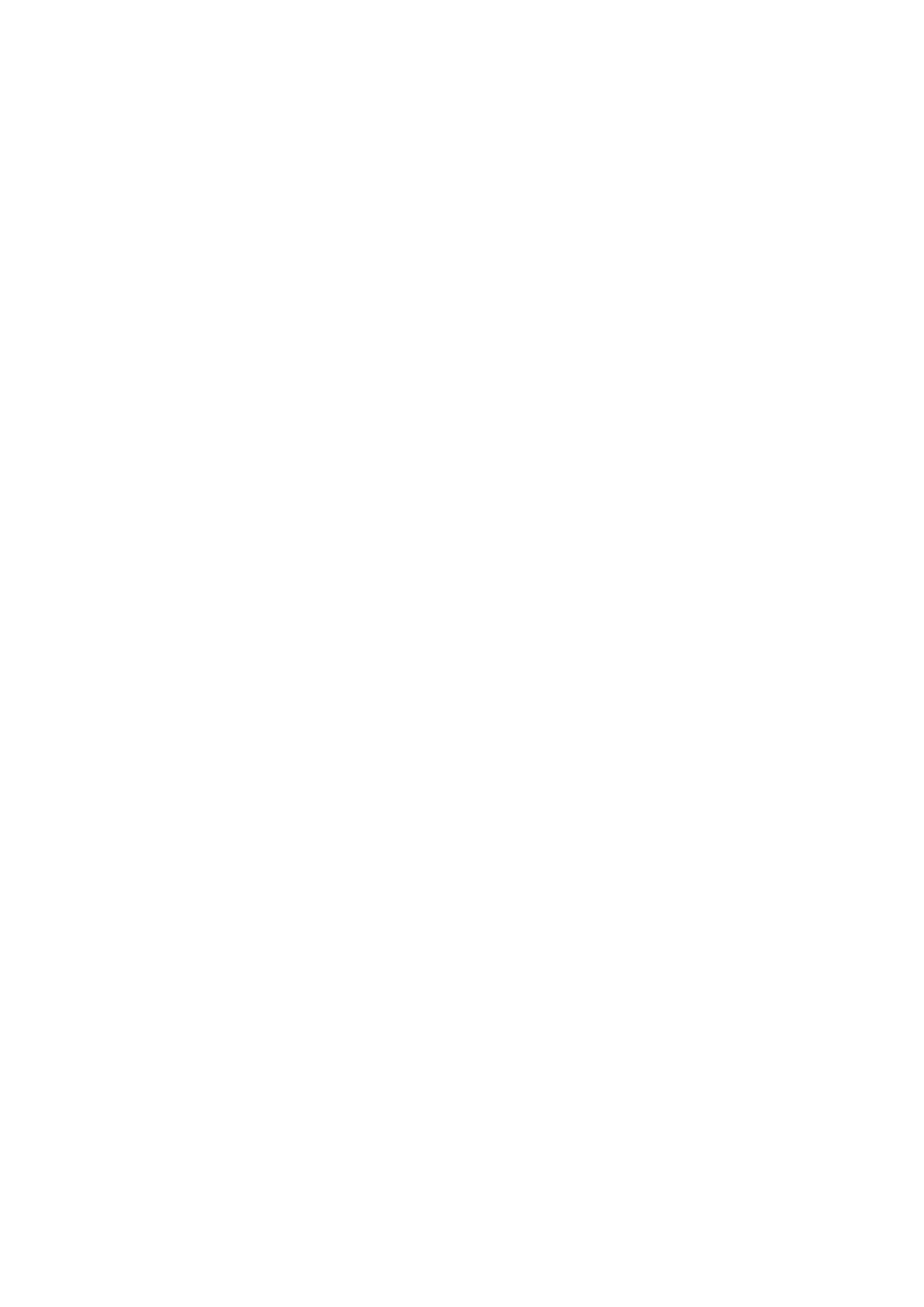# <span id="page-6-0"></span>**Statement of Financial Position at December 31, 2017**

| in AMD thousands                                             | <b>Notes</b> | December 31, 2017 | December 31, 2016 |
|--------------------------------------------------------------|--------------|-------------------|-------------------|
| <b>Assets</b>                                                |              |                   |                   |
| Cash and cash equivalents                                    | 6            | 23,304            | 15,948            |
| Due from banks                                               |              |                   | 245,034           |
| Financial assets at fair value through profit or loss        | 7            | 617,733           | 207,553           |
| Property, equipment and intangible assets                    |              | 9,185             | 8,801             |
| Deferred tax assets                                          | 8            | 3,687             | 31,383            |
| Other assets                                                 | 9            | 52,739            | 31,988            |
| <b>Total assets</b>                                          |              | 706,648           | 540,707           |
| <b>Equity and liabilities</b><br><b>Capital and reserves</b> |              |                   |                   |
| Share capital                                                | 10           | 650,000           | 650,000           |
| Retained earnings/(accumulated deficit)                      |              | 13,059            | (139,600)         |
| Total equity                                                 |              | 663,059           | 510,400           |
| <b>Liabilities</b>                                           |              |                   |                   |
| Payables and accrued expenses                                | 11           | 43,589            | 30,307            |
| <b>Total liabilities</b>                                     |              | 43,589            | 30,307            |
| <b>Total equity and liabilities</b>                          |              | 706,648           | 540,707           |

The financial statements were authorized for issue on April 17, 2018 by the Management.

 $U_{G}$ G  $M_A$ «Bb-44U9PUS adun neamnu บชนชนาย นายของชน

 $\overline{a}$ 

iel **Arman Vardanyan**

Chief Executive Officer

April 17, 2018 Yerevan, Republic of Armenia **ISBN Ampega 2008 1988**<br>Asset Management Sabella Adilkhanyan Chief Financial & Operations Officer 02623817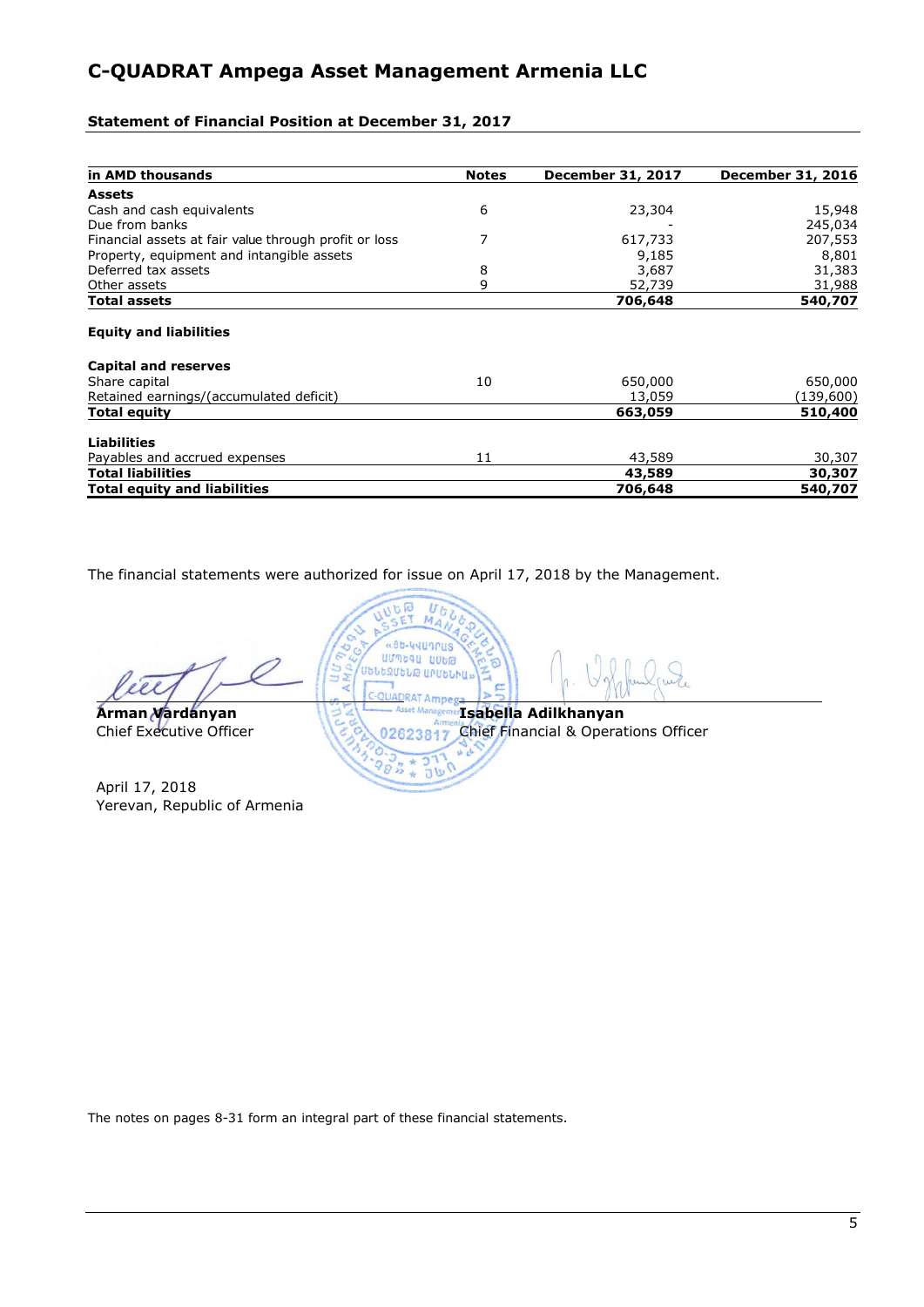#### <span id="page-7-1"></span><span id="page-7-0"></span>**Statement of Profit or Loss and Other Comprehensive Income for the Year Ended December 31, 2017**

| in AMD thousands                                                  | <b>Notes</b> | 2017      | 2016      |
|-------------------------------------------------------------------|--------------|-----------|-----------|
| Income from management fees                                       | 12           | 441,229   | 244,414   |
| Interest income                                                   | 13           | 23,688    | 33,515    |
| Other income                                                      |              | 29        | 108       |
| Net gain on financial assets at fair value through profit or loss | 14           | 41,737    | 5,352     |
| Fee and commission income                                         |              | 21        | 14        |
| Fee and commission expense                                        | 15           | (64, 357) | (47,695)  |
| Net loss from trading in foreign currencies                       |              | (628)     | (358)     |
| Foreign exchange translation gain/(loss)                          |              | 2,364     | (47)      |
| Administrative and other expenses                                 | 16           | (263,517) | (207,057) |
| <b>Profit before tax</b>                                          |              | 180,566   | 28,246    |
| Income tax (expense)/benefit                                      | 8            | (27, 907) | 29,189    |
| <b>Profit for the year</b>                                        |              | 152,659   | 57,435    |
| Total comprehensive income for the year                           |              | 152,659   | 57,435    |

The financial statements were authorized for issue on April 17, 2018 by the Management.

«Bb-44U9PUS **UU**ntau uuta **OPPESAPPS NURPHAT** C-QUADRAT Ampega

Asset Mar

ć

 $98.2$ 

rt

**Arman Vardanyan** Chief Executive Officer

April 17, 2018 Yerevan, Republic of Armenia 2623817 **Isabella Adilkhanyan**  $\frac{5}{36}$  $\frac{1}{2\pi}$ **Chief Financial & Operations Officer**  $\frac{1}{2\pi}$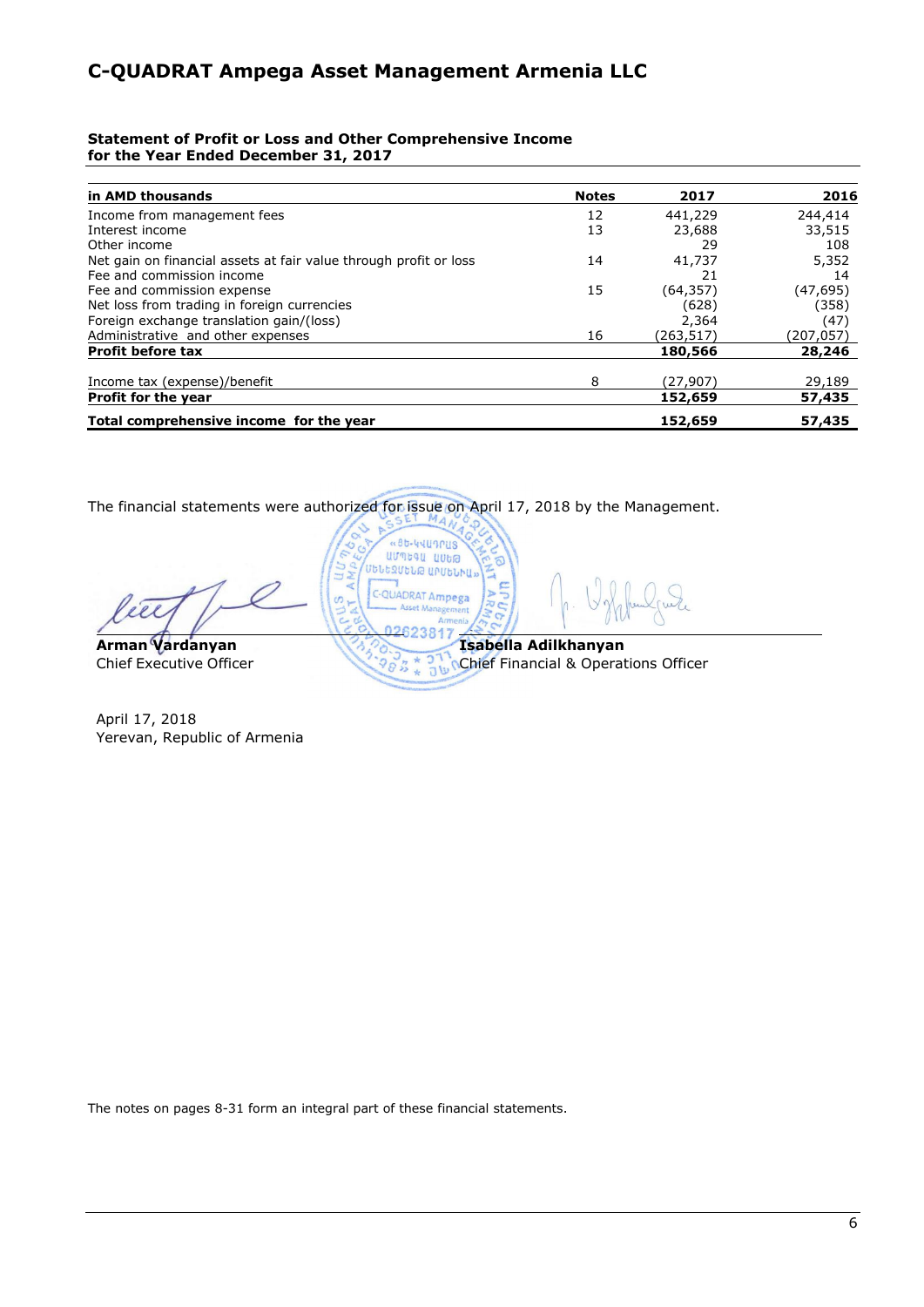# <span id="page-8-0"></span>**Statement of Changes in Equity for the Year Ended December 31, 2017**

| in AMD thousands                        | <b>Note</b> | <b>Share Capital</b> | Retained<br>ulated deficit) | earnings/(accum Total shareholders<br>eauity |
|-----------------------------------------|-------------|----------------------|-----------------------------|----------------------------------------------|
| <b>Balance at 31 December 2015</b>      |             | 650,000              | (197, 035)                  | 452,965                                      |
| Total comprehensive income for the year |             |                      | 57,435                      | 57,435                                       |
| <b>Balance at 31 December 2016</b>      | 10          | 650,000              | (139,600)                   | 510,400                                      |
| Total comprehensive income for the year |             |                      | 152,659                     | 152,659                                      |
| <b>Balance at 31 December 2017</b>      | 10          | 650,000              | 13,059                      | 663,059                                      |

The financial statements were authorized for issue on April 17, 2018 by the Management.

iel

**Arman Vardanyan** Chief Executive Officer

April 17, 2018 Yerevan, Republic of Armenia

Ð «Bb-44U9PUS uumbau uuta นของออกอ แบบของ

**AT Ampe Isabella Adilkhanyan** Ø Chief Financial & Operations Officer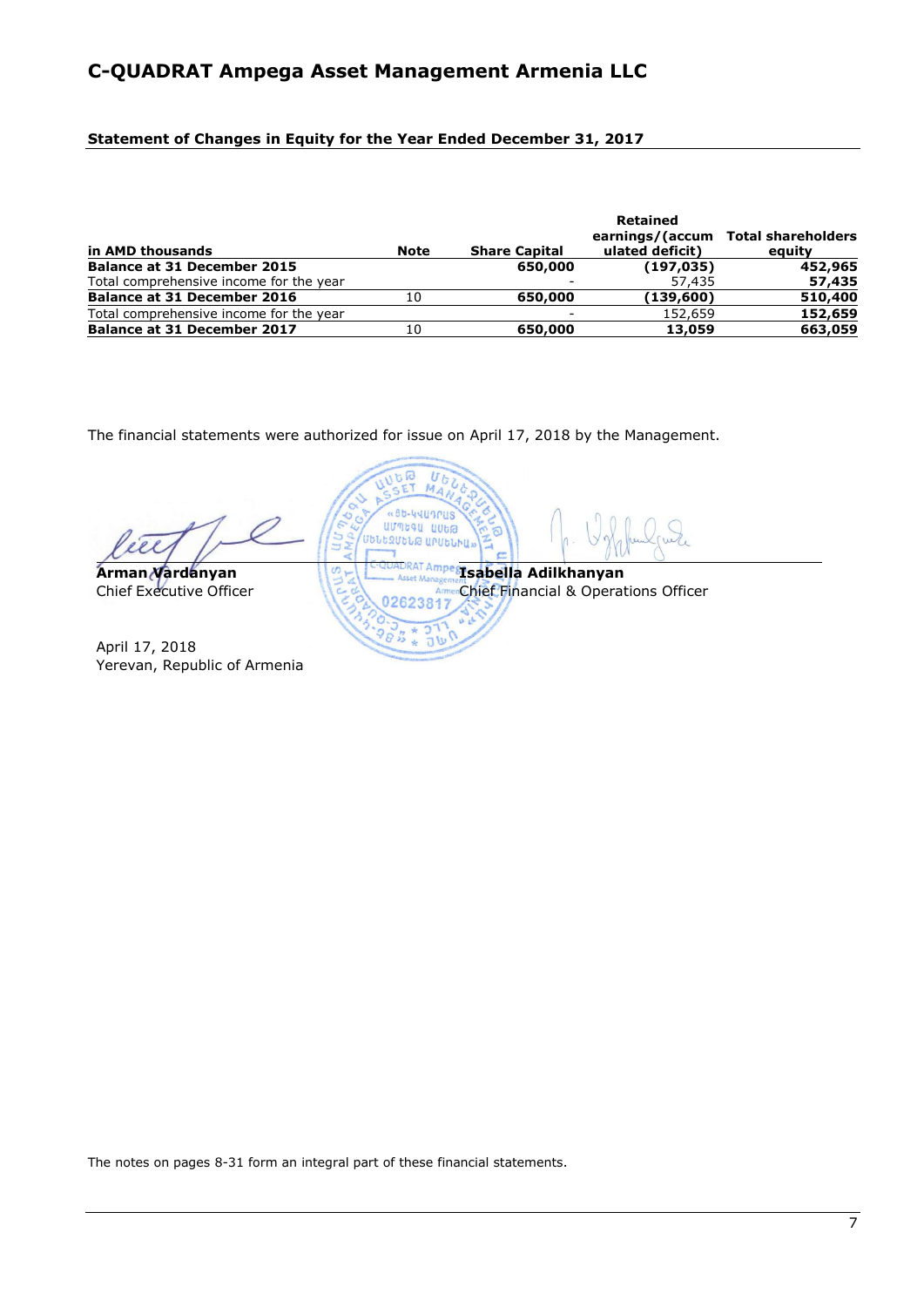# <span id="page-9-0"></span>**Statement of Cash Flows for the Year Ended December 31, 2017**

| in AMD thousands                                                            | <b>Note</b> | 2017      | 2016      |
|-----------------------------------------------------------------------------|-------------|-----------|-----------|
| Cash flows from operating activities                                        |             |           |           |
| Management fees received                                                    |             | 421,633   | 230,286   |
| Interest received                                                           |             | 33,722    | 29,866    |
| Salaries and related expenses paid                                          |             | (91, 749) | (80, 328) |
| Commission expenses paid                                                    |             | (57, 413) | (46,079)  |
| Operations with foreign currencies                                          |             | (628)     | (358)     |
| Prepayments, operating and administrative expenses paid                     |             | (164,097) | (118,247) |
| Net cash from operating activities                                          |             | 141,468   | 15,140    |
|                                                                             |             |           |           |
| Cash flows from investing activities                                        |             |           |           |
| Investments in financial assets at fair value through profit or loss        |             | (506,000) |           |
| Proceeds from sale of financial assets at fair value through profit or loss |             | 137,544   |           |
| Deposits placed with banks                                                  |             | (210,000) | (306,000) |
| Proceeds from deposits                                                      |             | 445,000   | 206,000   |
| Purchase of property, equipment and intangibles                             |             | (3,550)   | (1,041)   |
| Net cash used in investing activities                                       |             | (137,006) | (101,041) |
| Net increase/(decrease) in cash and cash equivalents                        |             | 4,462     | (85, 901) |
| Cash and cash equivalents at beginning of the year                          |             | 15,948    | 101,858   |
| Effect of exchange rate fluctuations on cash and cash equivalents           |             | 2,894     | (9)       |
| Cash and cash equivalents at end of the year                                | 6           | 23,304    | 15,948    |

The financial statements were authorized for issue on April 17, 2018 by the Management.

Ò

 $8\frac{h}{22}$ 

11

**Arman Vardanyan** Chief Executive Officer

April 17, 2018 Yerevan, Republic of Armenia

ВÅ «Bb-44U9PUS uumbau uuba **UBUBSUBUR UPUBUPU.** C-QUADRAT Ampega ch) Asset Mar

ide

ų,

**Isabella Adilkhanyan** Chief Financial & Operations Officer o JW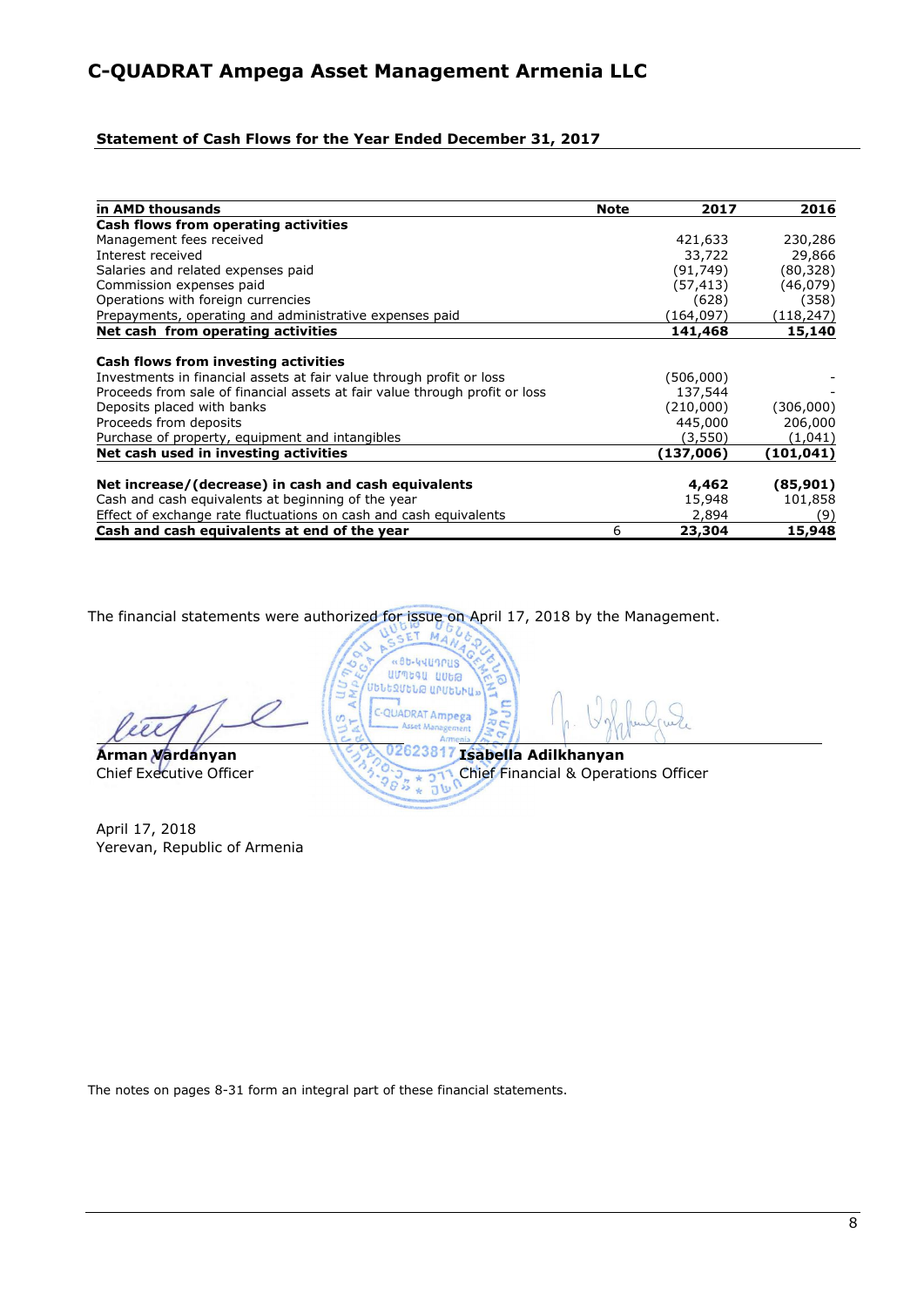#### **Notes to Financial Statements for the Year Ended December 31, 2017** *(In thousands of Armenian Drams unless otherwise stated)*

# <span id="page-10-0"></span>**1. Reporting entity**

C-QUADRAT Ampega Asset Management Armenia LLC ("Company") was established on November 29, 2013 under the laws of the Republic of Armenia. The Company is registered in the Central Bank of the Republic of Armenia as Investment funds manager and was given License N3. The Company's registered office is 37 Hanrapetutyan Street, Yerevan, Republic of Armenia.

Regulating bodies of "C-QUADRAT Ampega Asset Management Armenia" LLC are Shareholders' General Assembly, Supervisory Board and Chief Executive Officer Arman Vardanyan. As at December 31, 2017 the company had 7 employees (2016: 6 employees).

The Company is ultimately controlled by "C-QUADRAT Investment AG", registered office located at Schottenfeldgasse 20, 1070 Vienna, Austria, the parent company of C-QUADRAT Group. Information about Company's shareholders is disclosed in Note 10.

The Company is a fund manager and operates the following mandatory pension funds:

- C-QUADRAT Ampega Fixed Income Pension Fund
- C-QUADRAT Ampega Conservative Pension Fund
- C-QUADRAT Ampega Balanced Pension Fund.

### **Regulatory environment**

Central Bank of Armenia oversees the conduct of the Company's business in many ways, and may perform regular examinations to monitor compliance with applicable statutes, regulations and rules. These statutes, regulations and rules cover all aspects of the business, including sales and marketing activities, trading practices, treatment of customer assets, continuing education requirements for employees, anti-money laundering practices, know your client policies, recordkeeping and reporting, and supervision regarding the conduct of directors, officers and employees.

### **Armenian business environment**

The Company's operations are conducted in the Republic of Armenia (RA). Consequently, the Company and its assets are exposed to the economic and financial markets of the Armenian Republic which display characteristics of an emerging market. The legal, currency, tax and regulatory frameworks continue development and are subject to varying interpretations and frequent changes which together with other legal and fiscal impediments contribute to the challenges faced by entities operating in the Republic of Armenia.

As has happened in the past, actual or perceived financial problems or an increase in the perceived risks associated with investing in emerging economies could adversely affect the investment climate in Armenia and its economy in general. The Company's assets can be adversely affected by the general environment – economic, corporate, securities market, regulatory, and geopolitical developments all play a role in asset valuations, trading activity, interest rates and overall investor engagement, and are outside of the Company's control. Deterioration in credit markets, reductions in short-term interest rates, and decreases in securities valuations negatively impact the equity of the Company.

The future economic direction of Armenia is heavily influenced by the fiscal and monetary policies adopted by the government, together with developments in the legal, regulatory, and political environment. Management is unable to predict all developments which could have an impact on the financial sector and wider economy and consequently what effect, if any, they could have on the future earnings of the Company. Management believes it is taking all the necessary measures to support the sustainability and development of the Company. The accompanying financial statements reflect management's estimates of the potential effect of the current operating and business environment on the results and financial position. The future business environment may differ from management's estimates.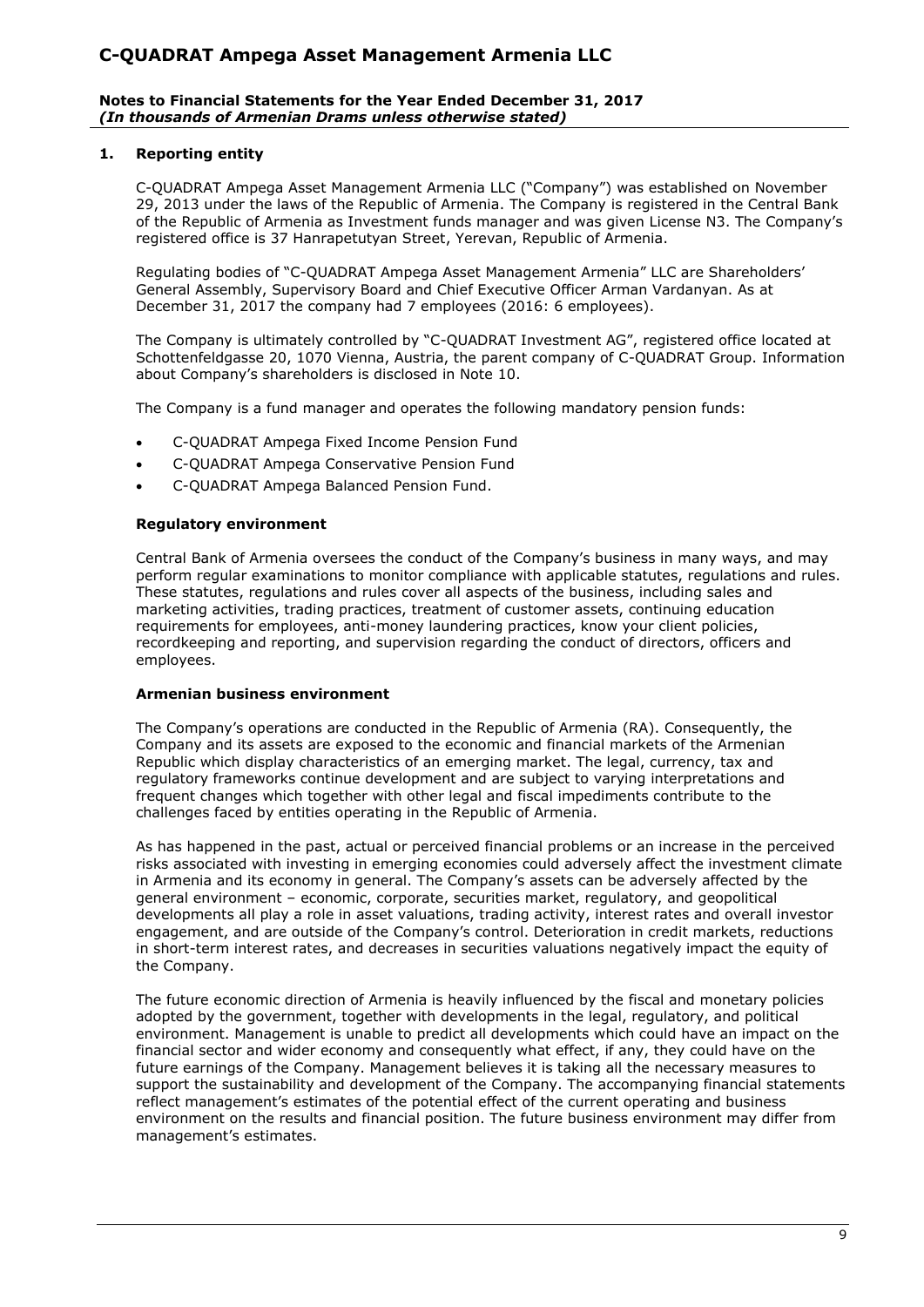#### **Notes to Financial Statements for the Year Ended December 31, 2017 (continued)** *(In thousands of Armenian Drams unless otherwise stated)*

As investment manager the Company is also subject to regulatory requirements relating to fiduciary duties to clients, performance fees, maintaining an effective compliance program, solicitation arrangements, conflicts of interest, advertising, limitations on agency cross and principal transactions between the advisor and advisory clients, recordkeeping and reporting requirements, disclosure requirements and general anti-fraud provisions.

Financial institutions generally must have anti-money laundering procedures in place, implement specialized employee training programs and designate an anti-money laundering compliance officer. Further, regulatory activity in the areas of privacy and data protection continues to grow worldwide and is generally being driven by the growth of technology and related concerns about the rapid and widespread dissemination and use of information. To the extent they are applicable to the Company, it must comply with these global, federal, and local information-related laws and regulations. Management has established policies, procedures and systems designed to comply with these regulations.

# **Going concern**

These financial statements have been prepared on the going concern basis, which contemplates the realization of assets and the satisfaction of liabilities in the normal course of business.

The Company was created in 2013 and its main purpose is the management of funds collected in the framework of Pension reforms introduced in Armenia starting from the year 2014. These reforms are described in the "Law of the Republic of Armenia on founded pensions" (hereinafter "Law") that defines the structure of the mandatory and voluntary funded pension components of the pension system of Republic of Armenia and the process of their management.

The case against mandatory payments was discussed at the Constitutional Court of the Republic of Armenia (hereinafter "Court") in 2014 and according to the decision of the Court made on April 2, 2014 certain points of the Law were assessed as anti-constitutional. On June 21, 2014 RA National Assembly accepted amendments to the Law, whereas the compulsory participation to the funded pension system was set for state employees only, and the private employees had the right to voluntarily join the system till July 1, 2017, and thereafter postponed till July 1, 2018, after which participation was to be compulsory for all sectors employees.

Naturally this affected the level of cash inflows to the pension funds and also to the Company in respect of its revenues. This turbulences and uncertainties led to irregular cash inflows to the funds under the Company's management. During the course of 2016 and 2017 the cash inflows to the Funds showed increased levels of volumes reaching from total of AMD 30,527 million under management as of December 31, 2016 to AMD 51,722 million of funds under management as at December 31, 2017. Correspondingly, the revenues of the Company increased significantly during 2017 reaching to AMD 441 million from the level of AMD 244 million for the comparative prior period. Management is of the belief that the Funds will continue to grow as the legilsation comes into full force and implementation.

The commitment of the RA Government to reinforce the pension reforms and the law continues to be strong, which extends to the pension fund operators till the system is enforced as of July 1, 2018. The shareholders of the Company on their part have their continued commitment to the Company and endeavor to further support the revenues of the Company by considering introduction of complementary products and services in the area of fund management. As a result, management has stated that the going concern basis is appropriate for the preparation of these financial statements.

# <span id="page-11-0"></span>**2. Statement of Compliance**

These financial statements have been prepared in accordance with International Financial Reporting Standards ("IFRS").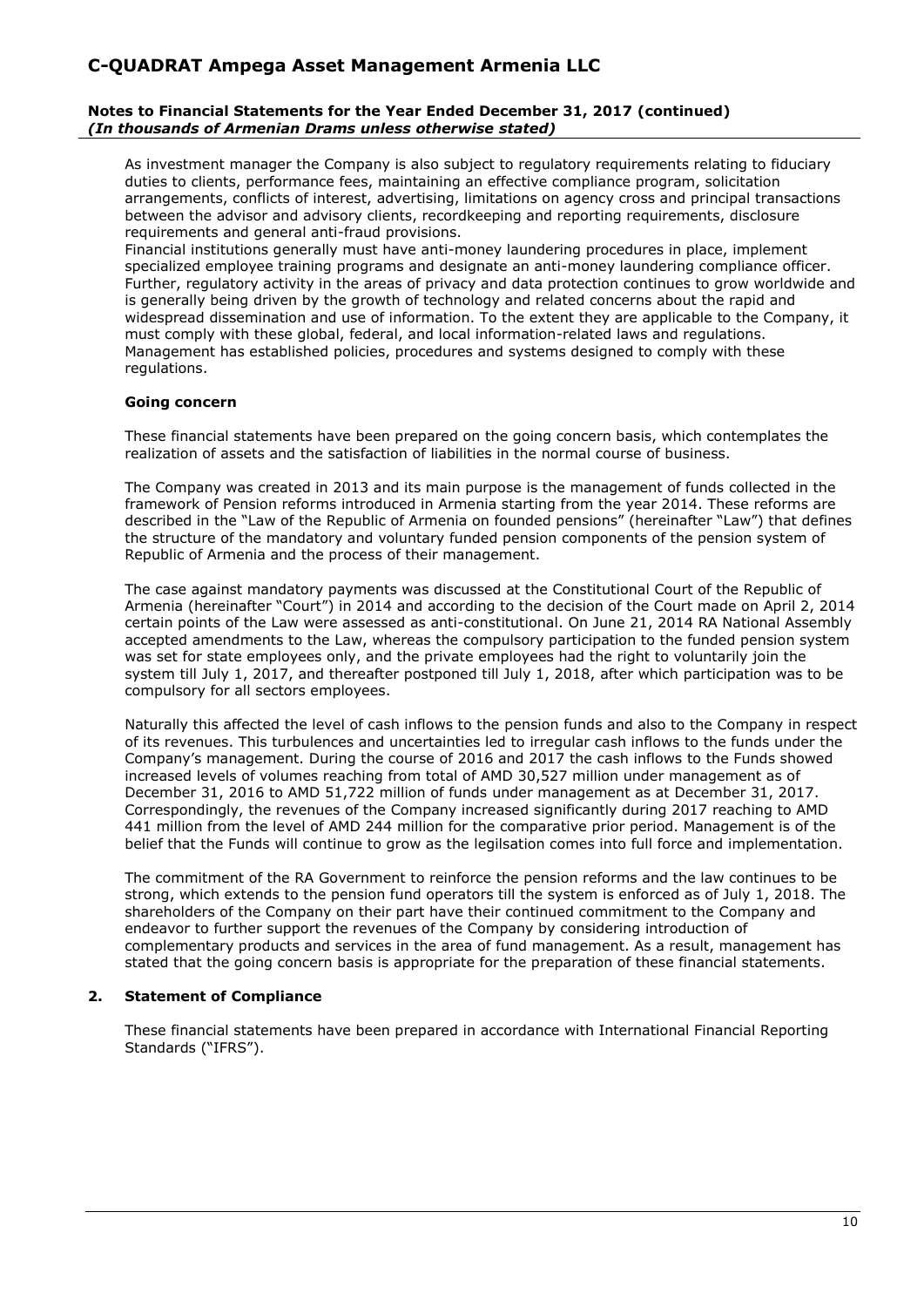**Notes to Financial Statements for the Year Ended December 31, 2017 (continued)** *(In thousands of Armenian Drams unless otherwise stated)* 

# <span id="page-12-0"></span>**3. Application of new and revised International Financial Reporting Standards (IFRSs)**

In the current year, the following new and revised Standards and Interpretations have been adopted. These adoption of these new and revised Standards and Interpretations has not resulted in any significant impact on the financial performance or financial position of the Company.

# **Amendments to IAS 7** *Disclosure Initiative*

The Company has applied these amendments for the first time in the current year. The amendments require an entity to provide disclosures that enable users of financial statements to evaluate changes in liabilities arising from financial activities, including both cash and non-cash changes. The application of these amendments has had no impact on the Company's financial statements.

### **Amedments to IAS 12 Recognition of Deferred Tax Assets for Unrealised Losses**

The Company has applied these amendments for the first time in the current year. The amendments clarify how an entity should evaluate whether there will be sufficient future taxable profits against which it can utilize a deductible temporary difference.

The application of these amendments has had no impact on the Company's financial statements as the Company already assesses the sufficiency of future taxable profits in a way that is consistent with these amendments.

# **Annual Improvements to IFRSs – 2014-2016 Cycle**

The Company has applied the amendments to IFRS 12 included in the *Annual Improvements to IFRSs 2014-2016 Cycle* for the first time in current year. The other amendments included in this package are not yet mandatorily effective and they have not been early adopted by the Company.

IFRS 12 states that an entity need not provide summarized financial information for interest in subsidiaries, associates or joint ventures that are classified (or included in a disposal group that is classified) as held for sale. The amendments clarify that this is the only concession from the disclosure requirements of IFRS 12 for such interest.

The application of these amendments has had no effect on the Company's financial statements.

# **New and revised IFRSs in issue but not yet effective**

The Company has not applied the following new and revised IFRSs that have been issued but are not yet effective:

| Revenue from Contracts with Customers (and  |
|---------------------------------------------|
|                                             |
| Annual Improvements to IFRS Standards 2014- |
| Foreign Currency Transactions and Advance   |
|                                             |

1 Effective for annual periods beginning on or after 1 January 2018, with earlier application permitted. 2 Effective for annual periods beginning on or after 1 January 2019, with earlier application permitted.

## **IFRS 9 Financial Instruments**

IFRS 9 issued in November 2009 introduced new requirements for the classification and measurement of financial assets. IFRS 9 was subsequently amended in October 2010 to include requirements for the classification and measurement of financial liabilities and for derecognition, and in November 2013 to include the new requirements for general hedge accounting. Another revised version of IFRS 9 was issued in July 2014 mainly to include a) impairment requirements for financial assets and b) limited amendments to the classification and measurement requirements by introducing a 'fair value through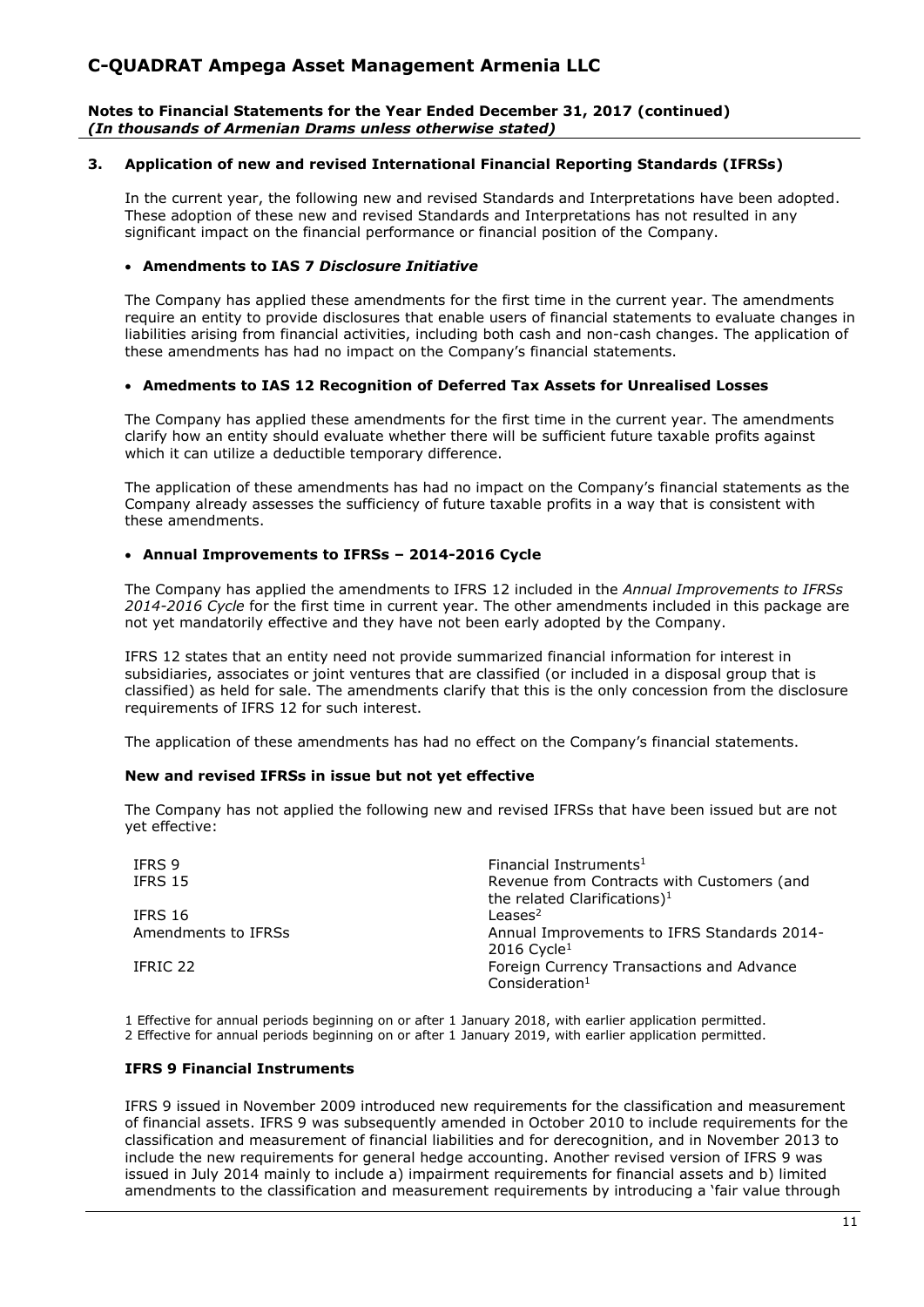### **Notes to Financial Statements for the Year Ended December 31, 2017 (continued)** *(In thousands of Armenian Drams unless otherwise stated)*

other comprehensive income' (FVTOCI) measurement category for certain simple debt instruments. The key requirements of IFRS 9 are:

- **Classification and measurement of financial assets.** Financial assets are classified by reference to the business model within which they are held and their contractual cash flow characteristics. Specifically, debt instruments that are held within the business model whose objective is to collect the contractual cash flows, and that have contractual cash flows that are solely payments of principal and interest on the principal outstanding are generally measured at amortized cost after initial recognition. The 2014 version of IFRS 9 introduces a 'fair value through other comprehensive income' category for debt instruments held within the business model whose objective is achieved both by collecting contractual cash flows and selling financial assets, and that have contractual terms of the financial asset giving rise on specified dates to cash flows that are solely payments of principal and interest on the principal amount outstanding which are measured at fair value through other comprehensive income after initial recognition. All other debt and equity investments are measured at their fair values. In addition, under IFRS 9, entities may make an irrevocable election to present subsequent changes in the fair value of an equity investment (that is not held for trading) in other comprehensive income, with only dividend income generally recognized in profit or loss.
- **Classification and measurement of financial liabilities.** Financial liabilities are classified in a similar manner to under IAS 39, however there are differences in the requirements applying to the measurement of an entity's own credit risk. IFRS 9 requires that the amount of change in the fair value of the financial liability that is attributable to changes in the credit risk of that liability is presented in other comprehensive income, unless the recognition of the effects of changes in the liability's credit risk in OCI would create or enlarge an accounting mismatch in profit or loss. Changes in fair value attributable to a financial liability's credit risk are not subsequently reclassified to profit or loss.
- **Impairment.** The 2014 version of IFRS 9 introduces an 'expected credit loss' model for the measurement of the impairment of financial assets, as opposed to an incurred credit loss model under IAS 39. The expected credit loss model requires an entity to account for expected credit losses and changes in those expected credit losses at each reporting date to reflect changes in credit risk since initial recognition. In other words, it is no longer necessary for a credit event to have occurred before a credit loss is recognized.
- **Hedge accounting.** Introduces a new hedge accounting model that is designed to be more closely aligned with how entities undertake risk management activities when hedging financial and non-financial risk exposures. Under IFRS 9, greater flexibility has been introduced to the types of transactions eligible for hedge accounting, specifically broadening the types of instruments that qualify for hedging instruments and the types of risk components of non-financial items that are eligible for hedge accounting. In addition, the effectiveness test has been overhauled and replaced with the principal of an 'economic relationship'. Retrospective assessment of hedge effectiveness is also no longer required. Enhanced disclosure requirements about an entity's risk management activities have also been introduced.

**Derecognition.** The requirements for the derecognition of financial assets and liabilities are carried forward from IAS 39.

The standard is effective from 1 January 2018 with early application permitted. Depending on the chosen approach to applying IFRS 9, the transition can involve one or more than one date of initial application for different requirements.

The management of the Company anticipates that the application of IFRS 9 in the future may have a significant impact on amounts reported in respect of the Company's financial assets and financial liabilities. However, it is not practicable to provide a reasonable estimate of the effect of IFRS 9 until a detailed review has been completed.

# **IFRS 15** *Revenue from Contracts with Customers*

IFRS 15 establishes a single comprehensive model for entities to use in accounting for revenue arising from contracts with customers. IFRS 15 will supersede the current revenue recognition guidance including IAS 18 *Revenue*, IAS 11 *Construction Contracts* and the related Interpretations when it becomes effective.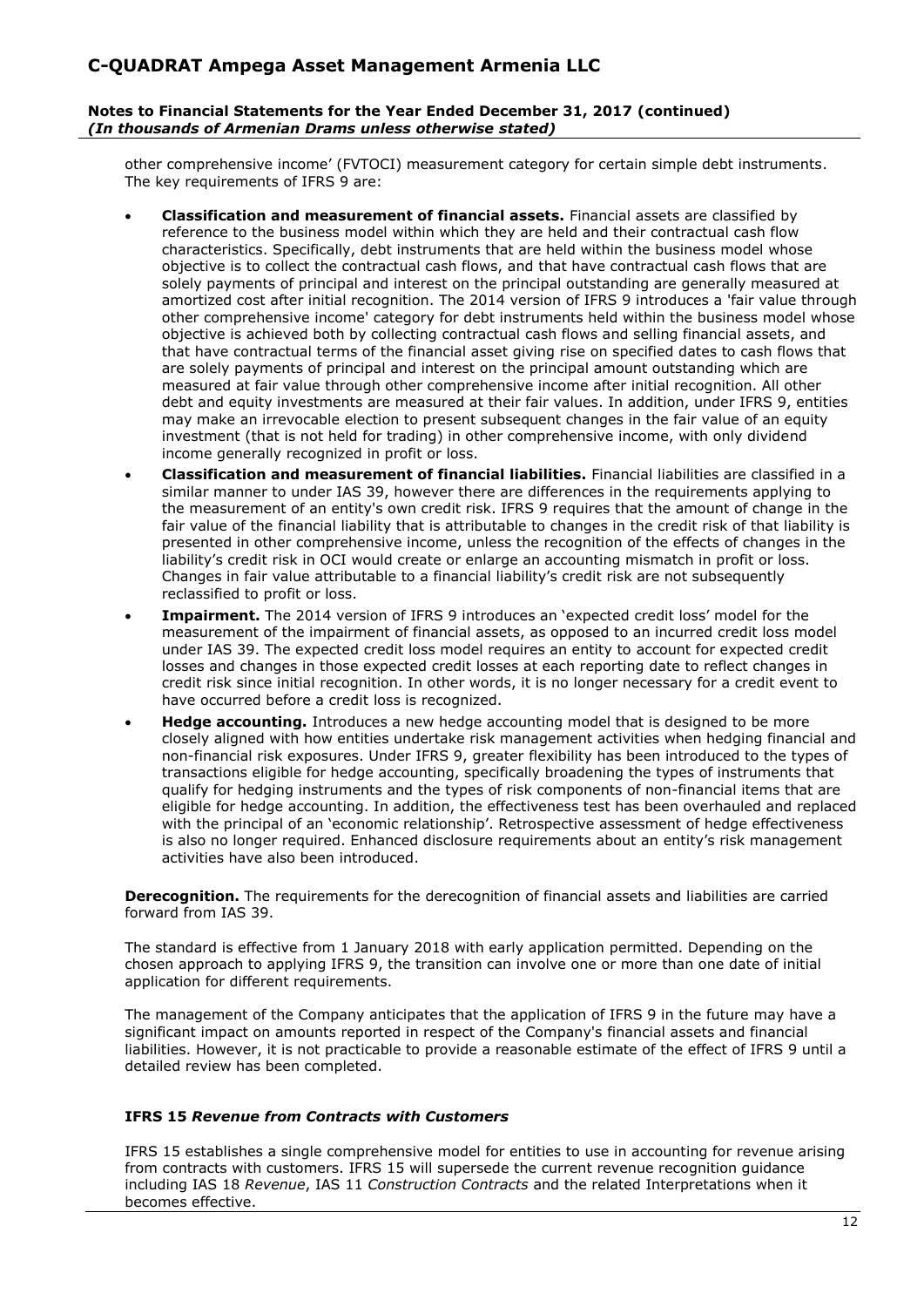### **Notes to Financial Statements for the Year Ended December 31, 2017 (continued)** *(In thousands of Armenian Drams unless otherwise stated)*

The core principle of IFRS 15 is that an entity should recognise revenue to depict the transfer of promised goods or services to customers in an amount that reflects the consideration to which the entity expects to be entitled in exchange for those goods or services. Specifically, the Standard introduces a 5-step approach to revenue recognition:

- Identify the contract with the customer;
- Identify the performance obligations in the contract;
- Determine the transaction price;
- Allocate the transaction price to the performance obligations in the contracts;
- Recognize revenue when (or as) the entity satisfies a performance obligation.

Under IFRS 15, an entity recognizes revenue when or as a performance obligation is satisfied, i.e. when 'control' of the goods or services underlying the particular performance obligation is transferred to the customer.

Far more prescriptive guidance has been added in IFRS 15 to deal with specific scenarios. Furthermore, extensive disclosures are required by IFRS 15.

In April 2016 the IASB issued *Clarifications to IFRS 15* in relation to the identification of performance obligations, principal versus agent considerations, as well as licensing application guidance.

The management do not anticipate that the application of IFRS 15 will have a significant impact on the financial position and/or financial performance of the Company.

# **IFRS 16** *Leases*

IFRS 16 introduces a comprehensive model for the identification of lease arrangements and accounting treatments for both lessors and lessees. IFRS 16 will supersede the current lease guidance including IAS 17 Leases and the related interpretations when it becomes effective.

IFRS 16 distinguishes leases and service contracts on the basis of whether an identified asset is controlled by a customer. Distinctions of operating leases (off balance sheet) and finance leases (on balance sheet) are removed for lessee accounting, and is replaced by a model where a right-of-use asset and a corresponding liability have to be recognized for all leases by lessees (i.e. all on balance sheet) except for short-term leases and leases of low value assets.

The right-of-use asset is initially measured at cost and subsequently measured at cost (subject to certain exceptions) less accumulated depreciation and impairment losses, adjusted for any remeasurement of the lease liability. The lease liability is initially measured at the present value of the lease payments that are not paid at that date. Subsequently, the lease liability is adjusted for interest and lease payments, as well as the impact of lease modifications, amongst others. Furthermore, the classification of cash flows will also be affected as operating lease payments under IAS 17 are presented as operating cash flows; whereas under the IFRS 16 model, the lease payments will be split into a principal and an interest portion which will be presented as financing and operating cash flows respectively.

In contrast to lessee accounting, IFRS 16 substantially carries forward the lessor accounting requirements in IAS 17, and continues to require a lessor to classify a lease either as an operating lease or a finance lease.

Furthermore, extensive disclosures are required by IFRS 16.

The management of the Company anticipates that the application of IFRS 16 may have a significant impact on the amounts recognized in the Company's financial statements. However, the impact cannot be estimated until a full review has been carried out.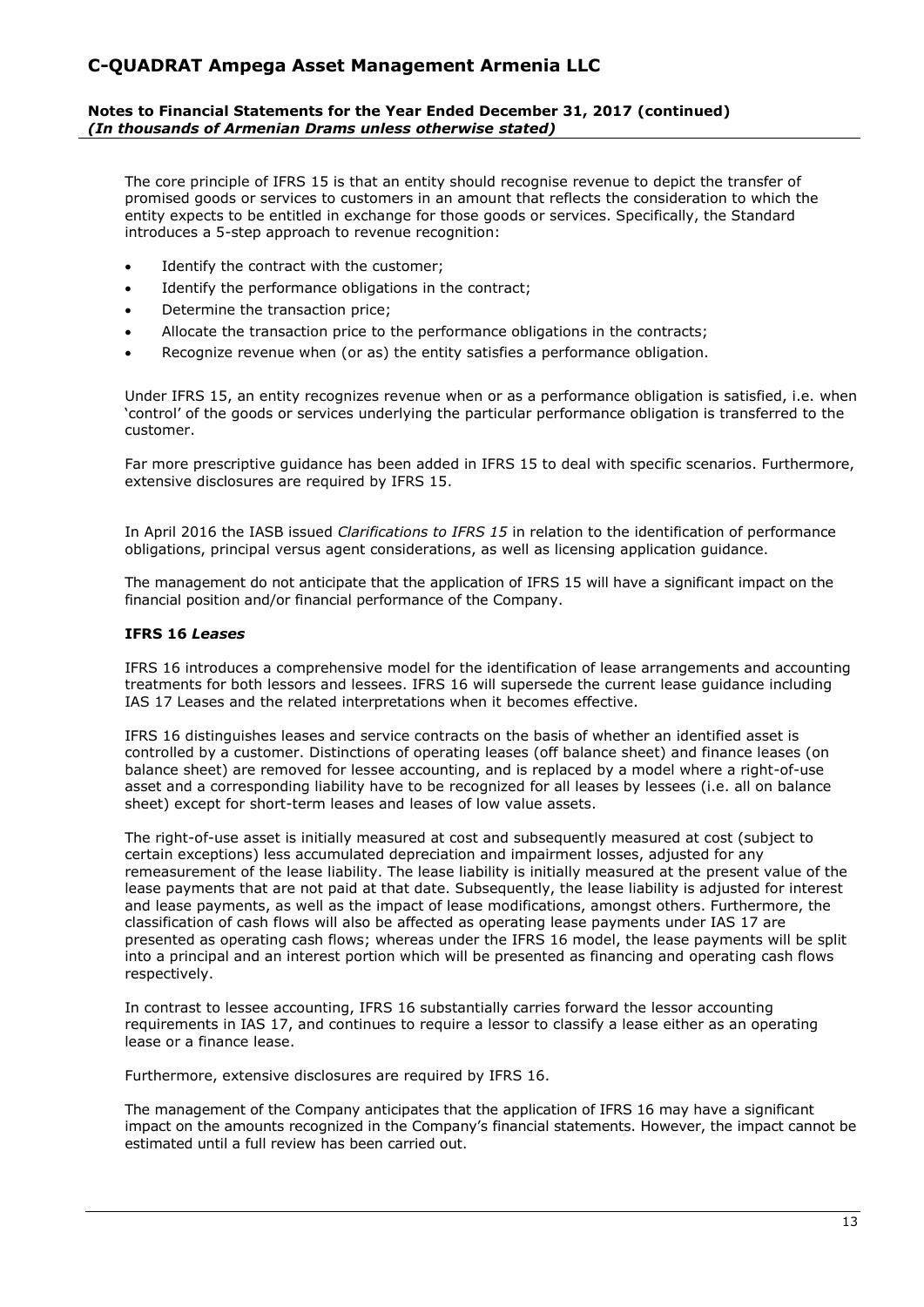### **Notes to Financial Statements for the Year Ended December 31, 2017 (continued)** *(In thousands of Armenian Drams unless otherwise stated)*

## **Annual Improvements to IFRSs 2014-2016 Cycle**

The *Annual Improvements* include amendments to IFRS 1 and IAS 28 which are not yet mandatorily effective for the Company. The package also includes amendments to IFRS 12 Disclosure of Interests in Other Entities which is mandatorily effective for the Company in the current year – see Note 4.4 for details of application.

The amendments to IAS 28 clarify that the option for a venture capital organization and other similar entities to measure investments in associates and joint ventures at FVTPL is available separately for each associate or joint venture, and that election should be made at initial recognition of the associate or joint venture. In respect of the option for an entity that is not an investment entity (IE) to retain the fair value measurement applied by its associates and joint ventures that are IEs when applying the equity method, the amendments make a similar clarification that this choice is available for each IE associate or IE joint venture. The amendments apply retrospectively with earlier application permitted.

Both the amendments to IFRS 1 and IAS 28 are effective for annual periods beginning on or after 1 January 2018. The management of the Company do not anticipate that the application of the amendments in the future will have any impact on the Company's financial statements as the Company is neither a first-time adopter of IFRS nor a venture capital organization. Furthermore, the Company does not have any associate or joint venture that is an investment entity.

# **IFRIC 22** *Foreign Currency Transactions and Advance Consideration*

IFRIC 22 addresses how to determine the 'date of transaction' for the purpose of determining the exchange rate to use on initial recognition of an asset, expense or income, when consideration for that item has been paid or received in advance in a foreign currency which resulted in the recognition of a non-monetary asset or non-monetary liability (e.g. a non-refundable deposit or deferred revenue).

The Interpretation specifies that the date of transaction is the date on which the entity initially recognises the non-monetary asset or non-monetary liability arising from the payment or receipt of advance consideration. If there are multiple payments or receipts in advance, the Interpretation requires an entity to determine the date of transaction for each payment or receipt of advance consideration.

The Interpretation is effective for annual periods beginning on or after 1 January 2018 with earlier application permitted. Entities can apply the Interpretation either retrospectively or prospectively. Specific transition provisions apply to prospective application.

The management of the Company do not anticipate that the application of the amendments in the future will have an impact on the Company's financial statements. This is because the Company already accounts for transactions involving the payment or receipt of advance consideration in a foreign currency in a way that is consistent with the amendments.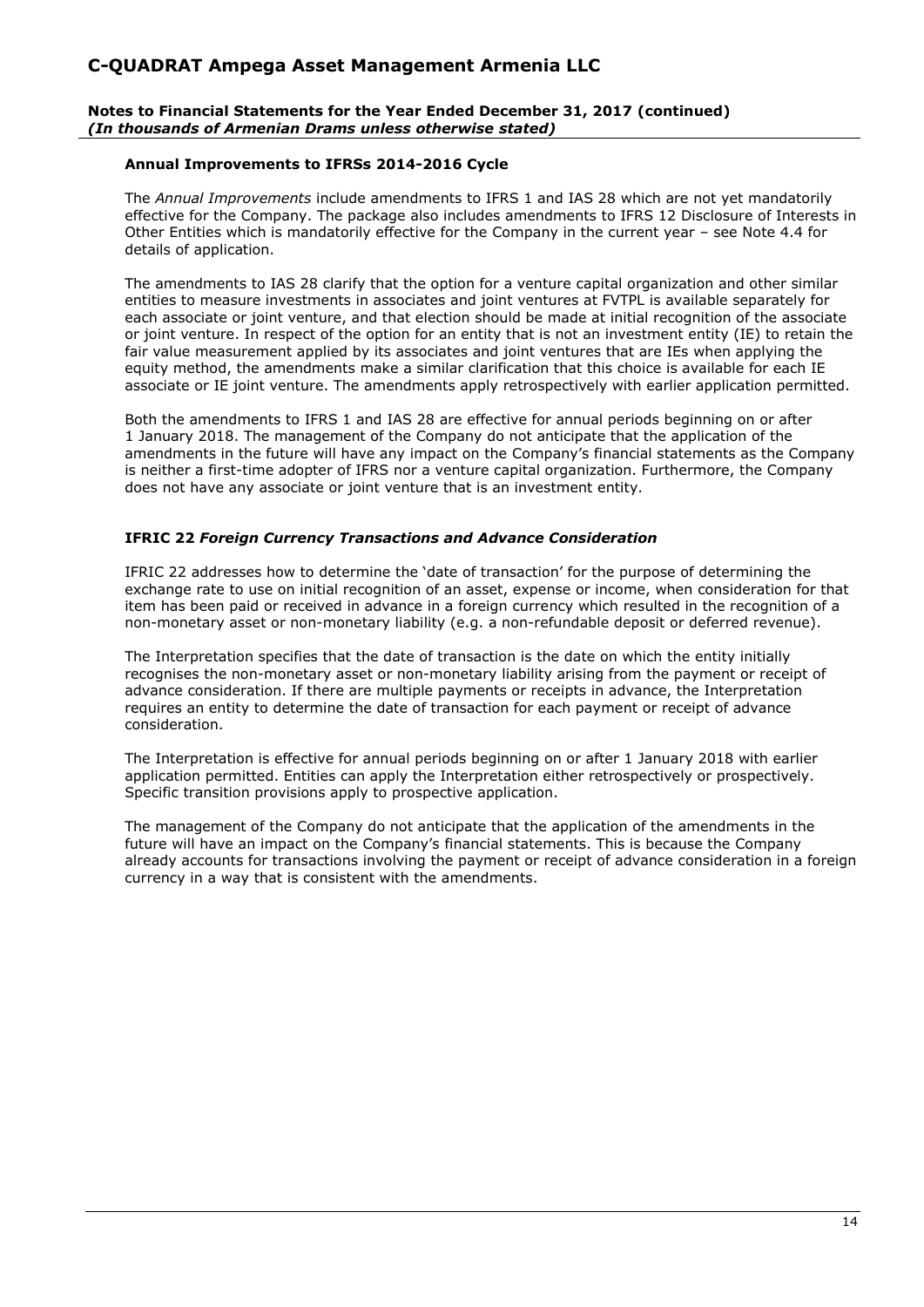## **Notes to Financial Statements for the Year Ended December 31, 2017 (continued)** *(In thousands of Armenian Drams unless otherwise stated)*

# <span id="page-16-0"></span>**4. Significant accounting policies**

## **4.1 Basis of preparation**

These financial statements have been prepared on the assumption that the Company is a going concern and will continue in operation for the foreseeable future.

These financial statements are presented in thousands of Armenian Drams ("AMD thousand"), unless otherwise indicated.

These financial statements have been prepared on the historical cost basis except for financial instruments that are measured at fair values at the end of each reporting period, as explained in the accounting policies below.

Historical cost is generally based on the fair value of the consideration given in exchange for goods and services.

Fair value is the price that would be received to sell an asset or paid to transfer a liability in an orderly transaction between market participants at the measurement date, regardless of whether that price is directly observable or estimated using another valuation technique. In estimating the fair value of an asset or a liability, the Company takes into account the characteristics of the asset or liability if market participants would take those characteristics into account when pricing the asset or liability at the measurement date. Fair value for measurement and/or disclosure purposes in these financial statements is determined on such a basis, except for leasing transactions that are within the scope of IAS 17, and measurements that have some similarities to fair value but are not fair value, such as value in use for IAS 36.

In addition, for financial reporting purposes, fair value measurements are categorized into Level 1, 2 or 3 based on the degree to which the inputs to the fair value measurements are observable and the significance of the inputs to the fair value measurement in its entirety, which are described as follows:

- Level 1 inputs are quoted prices (unadjusted) in active markets for identical assets or liabilities that the entity can access at the measurement date;
- Level 2 inputs are inputs, other than quoted prices included within Level 1, that are observable for the asset or liability, either directly or indirectly; and
- Level 3 inputs are unobservable inputs for the asset or liability.

The Company maintains its accounting records in accordance with the law of Armenia. These financial statements have been prepared from the statutory accounting records and have been adjusted to conform to IFRS.

### **Functional and presentation currency**

Items included in the financial statements are measured using the currency of the primary economic environment in which the Company operates (the functional currency). Armenian dram is the currency of the Republic of Armenia and the Company's functional and presentation currency. All financial information is presented rounded to the nearest thousands of dram, except when otherwise indicated.

# **Offsetting**

Financial assets and liabilities are offset and the net amount presented in the statement of financial position only when there is a legal enforceable right to offset the recognized amounts and there is an intention to settle on a net basis, or to realize the assets and settle the liability simultaneously. Income and expense is not offset in the statement of profit or loss unless required or permitted by any accounting standard or interpretation, and as specifically disclosed in the accounting policies of the Company.

The principal accounting policies are set out below.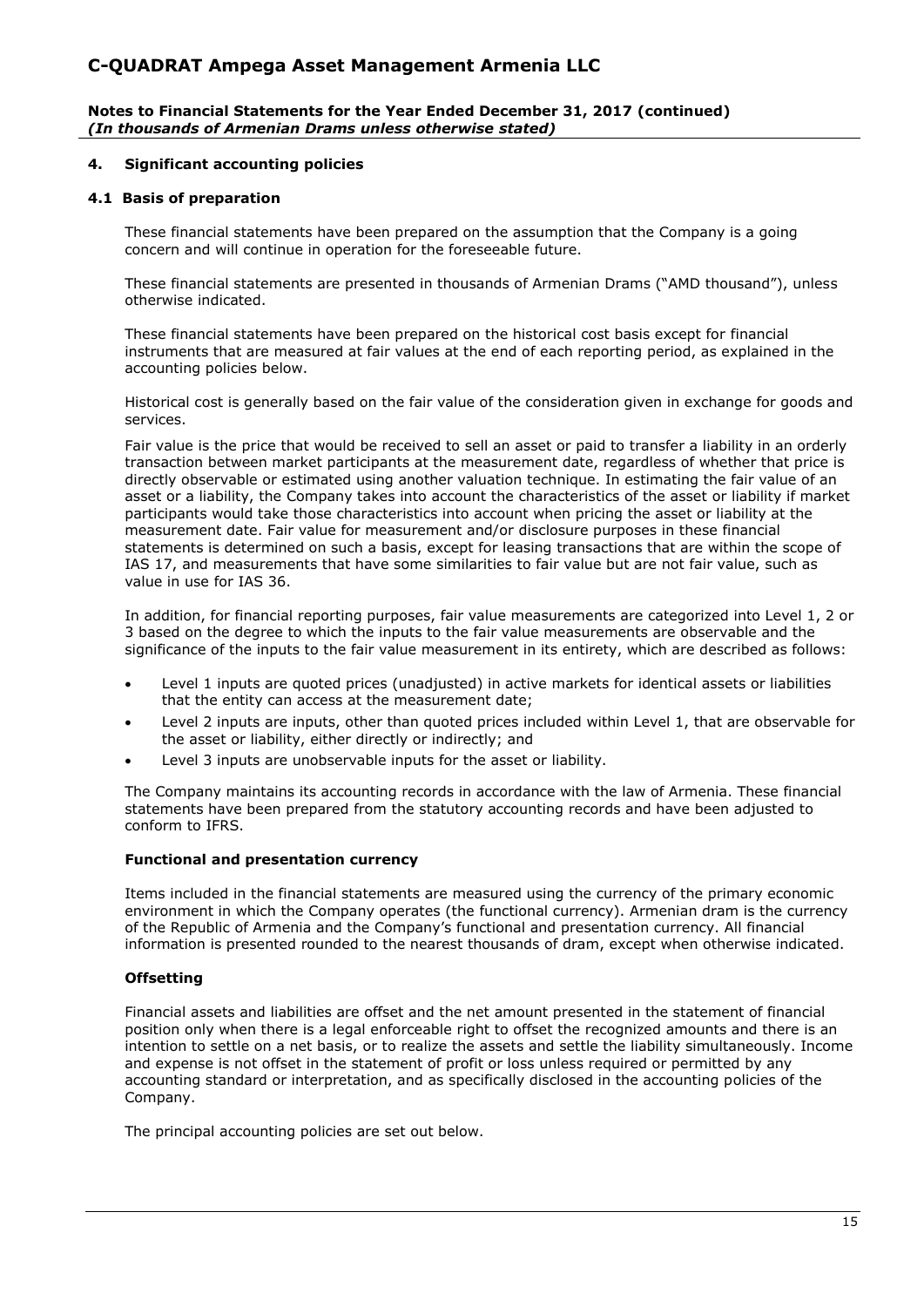## **Notes to Financial Statements for the Year Ended December 31, 2017 (continued)** *(In thousands of Armenian Drams unless otherwise stated)*

## **4.2 Revenue recognition**

## **Interest income**

Interest income from a financial asset is recognized when it is probable that the economic benefits will flow to the Company and the amount of income can be measured reliably. Interest income and expense are recognized on an accrual basis using the effective interest method. The effective interest method is a method of calculating the amortized cost of a financial asset or a financial liability (or group of financial assets or financial liabilities) and of allocating the interest income or interest expense over the relevant period.

The effective interest rate is the rate that exactly discounts estimated future cash receipts (including all fees on points paid or received that form an integral part of the effective interest rate, transaction costs and other premiums or discounts) through the expected life of the debt instrument, or (where appropriate) a shorter period, to the net carrying amount on initial recognition.

Once a financial asset or a group of similar financial assets has been written down (partly written down) as a result of an impairment loss, interest income is thereafter recognized using the rate of interest used to discount the future cash flows for the purpose of measuring the impairment loss.

Interest earned on assets at fair value is classified within interest income.

### **Asset management activities**

Asset management fees are based upon daily balances of net asset value of the funds under the Company's management.

Assets under management and under custody of the Company are not assets of the Company and therefore are not recognized in the statement of financial position. The Company is not exposed to any credit risk relating to such placements, as it does not guarantee these investments.

### **Income from investments at fair value through profit or loss**

The Company has investments in the units of the funds, including in funds under its management. The units are recognized at either quoted prices in active markets or at net asset value per unit acquired and subsequently measured at fair value through profit or loss. In the statement of profit or loss and other comprehensive income net gain from financial instruments at fair value through profit or loss includes all realized and unrealized fair value changes and foreign exchange differences, but excludes interest and dividend income.

# **4.3 Foreign currency**

Transactions in foreign currencies are translated into the functional currency at the appropriate exchange closing rate at the dates of the transactions. In the absence of exchange closing rates, average daily exchange rate published by Central Bank of RA is used. Monetary assets and liabilities denominated in foreign currencies at the reporting date are retranslated into the functional currency at the exchange rate at that date. Non-monetary assets and liabilities denominated in foreign currencies that are measured at fair value are retranslated into the functional currency at the exchange rate at the date that the fair value was determined.

Foreign currency differences arising on retranslation are recognized in profit or loss as net foreign exchange gain (loss), except for those arising on financial instruments at fair value through profit or loss, which are recognized as a component of net gain or loss from financial instruments at fair value through profit or loss.

Below are the relevant exchange rates which were used by the Company for the purpose of these financial statements:

|                 | <b>Average Rate</b> |        | <b>Spot Rate</b>         |                         |
|-----------------|---------------------|--------|--------------------------|-------------------------|
|                 | 2017                | 2016   | <b>December 31, 2017</b> | <b>December 31,2016</b> |
| AMD/1 US Dollar | 482.39              | 480.45 | 484.10                   | 483.94                  |
| AMD/1 Euro      | 546.15              | 531.87 | 580.10                   | 512.20                  |
|                 |                     |        |                          |                         |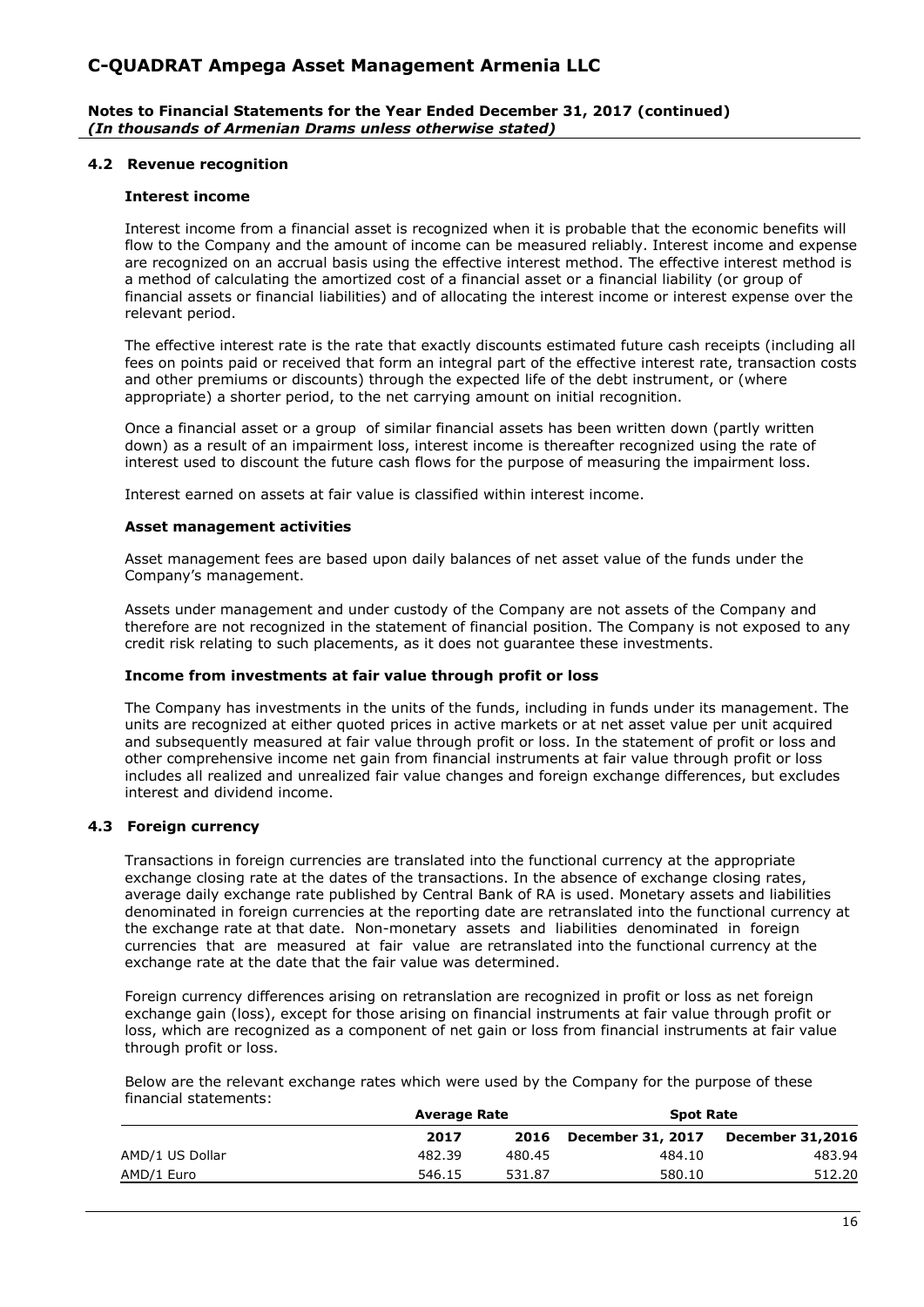## **Notes to Financial Statements for the Year Ended December 31, 2017 (continued)** *(In thousands of Armenian Drams unless otherwise stated)*

## **4.4 Financial instruments**

The Company recognizes financial assets and liabilities in its statement of financial position when it becomes a party to the contractual obligations of the instrument. Regular way purchases and sales of financial assets and liabilities are recognized using settlement date accounting. Regular way purchases or sales are purchases or sales of financial assets that require delivery of assets within the time frame established by regulation or convention in the marketplace.

Financial assets and financial liabilities are initially measured at fair value. Transaction costs that are directly attributable to the acquisition or issue of financial assets and financial liabilities (other than financial assets and financial liabilities at fair value through profit or loss) are added to or deducted from the fair value of the financial assets or financial liabilities, as appropriate, on initial recognition. Transaction costs directly attributable to the acquisition of financial assets or financial liabilities at fair value through profit or loss are recognized immediately in profit or loss.

**Financial assets.** Financial assets are classified into the following specified categories: financial assets 'at fair value through profit or loss' ("FVTPL"), 'held to maturity' ("HTM") investments, 'available-forsale' ("AFS") financial assets and 'loans and receivables'. The classification depends on the nature and purpose of the financial assets and is determined at the time of initial recognition.

**Financial assets at FVTPL.** Financial assets are classified as at FVTPL when the financial asset is either held for trading or it is designated as at FVTPL.

A financial asset is classified as held for trading if:

- It has been acquired principally for the purpose of selling it in the near term; or
- On initial recognition it is part of a portfolio of identified financial instruments that the Company manages together and has a recent actual pattern of short-term profit-taking; or
- It is a derivative that is not designated and effective as a hedging instrument.

A financial asset other than a financial asset held for trading may be designated as at FVTPL upon initial recognition if:

- Such designation eliminates or significantly reduces a measurement or recognition inconsistency that would otherwise arise; or
- The financial asset forms part of a group of financial assets or financial liabilities or both, which is managed and its performance is evaluated on a fair value basis, in accordance with the Company's documented risk management or investment strategy, and information about the grouping is provided internally on that basis; or
- It forms part of a contract containing one or more embedded derivatives, and IAS 39 Financial Instruments: Recognition and Measurement permits the entire combined contract (asset or liability) to be designated as at FVTPL.

Financial assets at FVTPL are stated at fair value, with any gains or losses arising on remeasurement recognized in profit or loss. The net gain or loss recognized in profit or loss incorporates any dividend and interest earned on the financial asset and is included in the 'other gains and losses' and 'interest income' line item, respectively, in the statement of profit or loss and other comprehensive income. Fair value is determined in the manner described (see Note 18).

Held to maturity investments. Held to maturity investments are non-derivative financial assets with fixed or determinable payments and fixed maturity dates that the Company has the positive intent and ability to hold to maturity. Held to maturity investments are measured at amortized cost using the effective interest method less any impairment.

If the Company were to sell or reclassify more than an insignificant amount of held to maturity investments before maturity (other than in certain specific circumstances), the entire category would be tainted and would have to be reclassified as available-for-sale. Furthermore, the Company would be prohibited from classifying any financial asset as held to maturity during the current financial year and following two financial years.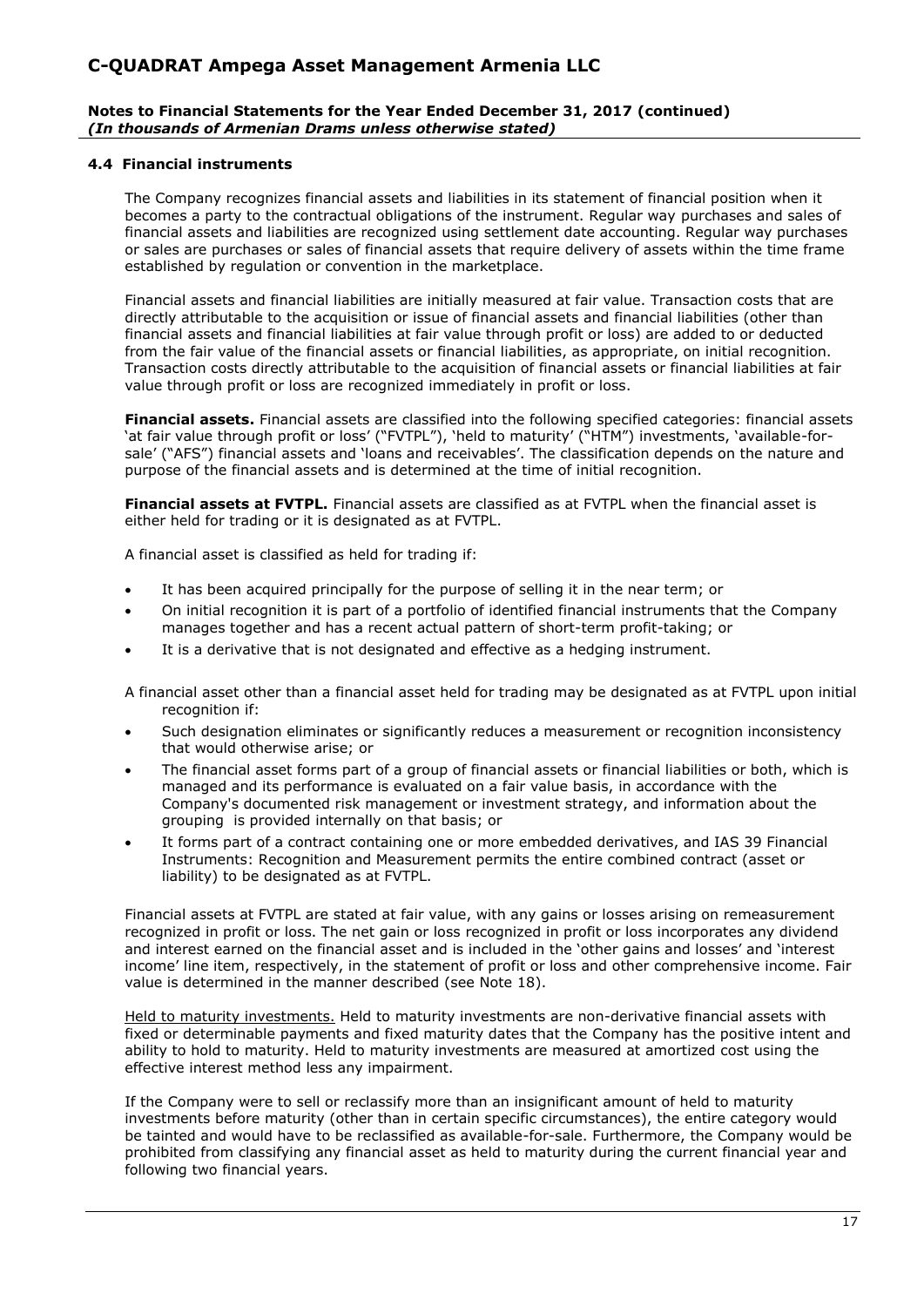## **Notes to Financial Statements for the Year Ended December 31, 2017 (continued)** *(In thousands of Armenian Drams unless otherwise stated)*

Available-for-sale financial assets. Available-for-sale financial assets are non-derivatives that are either designated as available-for-sale or are not classified as (a) loans and receivables, (b) held to maturity investments or (c) financial assets at fair value through profit or loss.

Listed shares and listed redeemable notes held by the Company that are traded in an active market are classified as AFS and are stated at fair value. The Company also has investments in unlisted shares that are not traded in an active market but that are also classified as AFS financial assets and stated at fair value (because the Company management considers that fair value can be reliably measured). Fair value is determined in the manner described (see Note 20). Gains and losses arising from changes in fair value are recognized in other comprehensive income and accumulated in the investments revaluation reserve, with the exception of other-than-temporary impairment losses, interest calculated using the effective interest method, dividend income and foreign exchange gains and losses on monetary assets, which are recognized in profit or loss. Where the investment is disposed of or is determined to be impaired, the cumulative gain or loss previously accumulated in the investments revaluation reserve is reclassified to profit or loss.

The fair value of AFS monetary assets denominated in a foreign currency is determined in that foreign currency and translated at the spot rate at the end of the reporting period. The foreign exchange gains and losses that are recognized in profit or loss are determined based on the amortized cost of the monetary asset. Other foreign exchange gains and losses are recognized in other comprehensive income.

AFS equity investments that do not have a quoted market price in an active market and whose fair value cannot be reliably measured are measured at cost less any identified impairment losses at the end of each reporting period.

**Loans and receivables.** Trade receivables, loans, and other receivables that have fixed or determinable payments that are not quoted in an active market (including balances with the Central Bank of Armenia, due from banks, loans to customers and other financial assets) are classified as 'loans and receivables'. Loans and receivables are measured at amortized cost using the effective interest method, less any impairment. Interest income is recognized by applying the effective interest rate, except for short-term receivables when the recognition of interest would be immaterial.

**Impairment of financial assets**. Financial assets, other than those at FVTPL, are assessed for indicators of impairment at the end of each reporting period. Financial assets are considered to be impaired when there is objective evidence that, as a result of one or more events that occurred after the initial recognition of the financial asset, the estimated future cash flows of the investment have been affected.

For listed and unlisted equity investments classified as AFS, a significant or prolonged decline in the fair value of the security below its cost is considered to be objective evidence of impairment.

For all other financial assets, objective evidence of impairment could include:

- Significant financial difficulty of the issuer or counterparty; or
- Breach of contract, such as default or delinquency in interest or principal payments;
- It becoming probable that the borrower will enter bankruptcy or financial re-organization; or
- Disappearance of an active market for that financial asset because of financial difficulties.

For certain categories of financial asset, such as loans and receivables, assets that are assessed not to be impaired individually are, in addition, assessed for impairment on a collective basis. Objective evidence of impairment for a portfolio of loans and receivables could include the Company's past experience of collecting payments, an increase in the number of delayed payments in the portfolio, as well as observable changes in national or local economic conditions that correlate with default on receivables.

For financial assets carried at amortized cost, the amount of the impairment loss recognized is the difference between the asset's carrying amount and the present value of estimated future cash flows, discounted at the financial asset's original effective interest rate.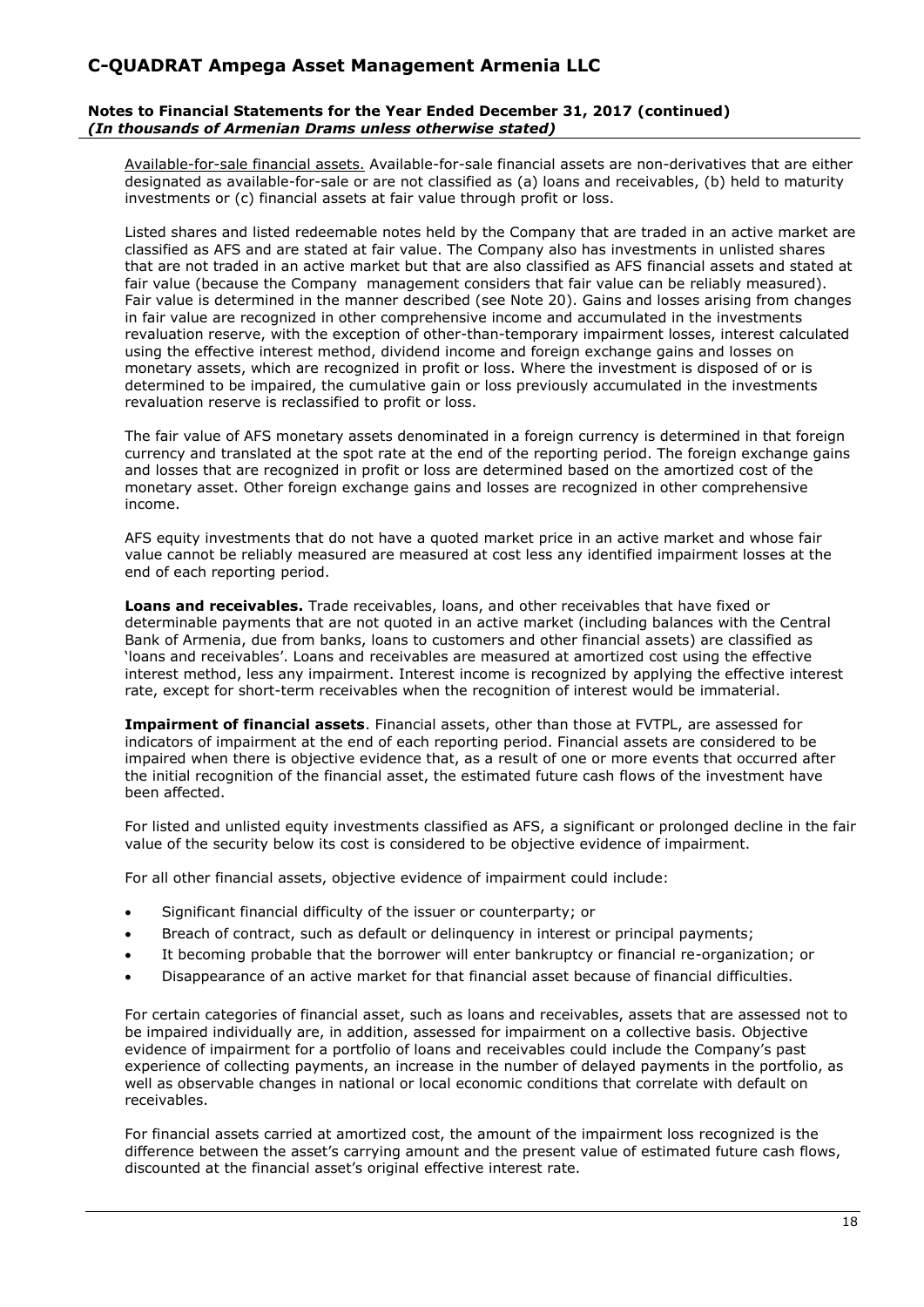## **Notes to Financial Statements for the Year Ended December 31, 2017 (continued)** *(In thousands of Armenian Drams unless otherwise stated)*

For financial assets carried at cost, the amount of the impairment loss is measured as the difference between the asset's carrying amount and the present value of the estimated future cash flows discounted at the current market rate of return for a similar financial asset. Such impairment loss will not be reversed in subsequent periods.

The carrying amount of the financial asset is reduced by the impairment loss directly for all financial assets with the exception of loans and receivables, where the carrying amount is reduced through the use of an allowance account. When a loan or a receivable is considered uncollectible, it is written off against the allowance account. Subsequent recoveries of amounts previously written off are credited against the allowance account. Changes in the carrying amount of the allowance account are recognized in profit or loss.

When an AFS financial asset is considered to be impaired, cumulative gains or losses previously recognized in other comprehensive income are reclassified to profit or loss in the period.

For financial assets measured at amortized cost, if, in a subsequent period, the amount of the impairment loss decreases and the decrease can be related objectively to an event occurring after the impairment was recognized, the previously recognized impairment loss is reversed through profit or loss to the extent that the carrying amount of the investment at the date the impairment is reversed does not exceed what the amortized cost would have been had the impairment not been recognized.

In respect of AFS equity securities, impairment losses previously recognized in profit or loss are not reversed through profit or loss. Any increase in fair value subsequent to an impairment loss is recognized in other comprehensive income and accumulated under the heading of investments revaluation reserve.

In respect of AFS debt securities, impairment losses are subsequently reversed through profit or loss if an increase in the fair value of the investment can be objectively related to an event occurring after the recognition of the impairment loss.

**Derecognition of financial assets.** The Company derecognizes a financial asset only when the contractual rights to the cash flows from the asset expire, or when it transfers the financial asset and substantially all the risks and rewards of ownership of the asset to another party. If the Company neither transfers nor retains substantially all the risks and rewards of ownership and continues to control the transferred asset, the Company recognizes its retained interest in the asset and an associated liability for amounts it may have to pay. If the Company retains substantially all the risks and rewards of ownership of a transferred financial asset, the Company continues to recognize the financial asset and also recognizes a collateralized borrowing for the proceeds received.

On derecognition of a financial asset in its entirety, the difference between the asset's carrying amount and the sum of the consideration received and receivable and the cumulative gain of loss that had been recognized in other comprehensive income and accumulated in equity is recognized in profit or loss.

On derecognition of a financial asset other than in its entirety (e.g. when the Company retains an option to repurchase part of a transferred asset), the Company allocates the previous carrying amount of the financial asset between the part it continues to recognize under continuing involvement, and the part it no longer recognizes on the basis of the relative fair values of those parts on the date of the transfer. The difference between the carrying amount allocated to the part that is no longer recognized and the sum of the consideration received for the part no longer recognized and any cumulative gain or loss allocated to it that had been recognized in other comprehensive income is recognized in profit or loss. A cumulative gain or loss that had been recognized in other comprehensive income is allocated between the part that continues to be recognized and the part that is no longer recognized on the basis of the relative fair values of those parts.

# **Financial liabilities**

Financial liabilities are classified as either financial liabilities 'at FVTPL' or 'other financial liabilities'.

Financial liabilities at FVTPL. Financial liabilities are classified as at FVTPL when the financial liability is either held for trading or it is designated as at FVTPL.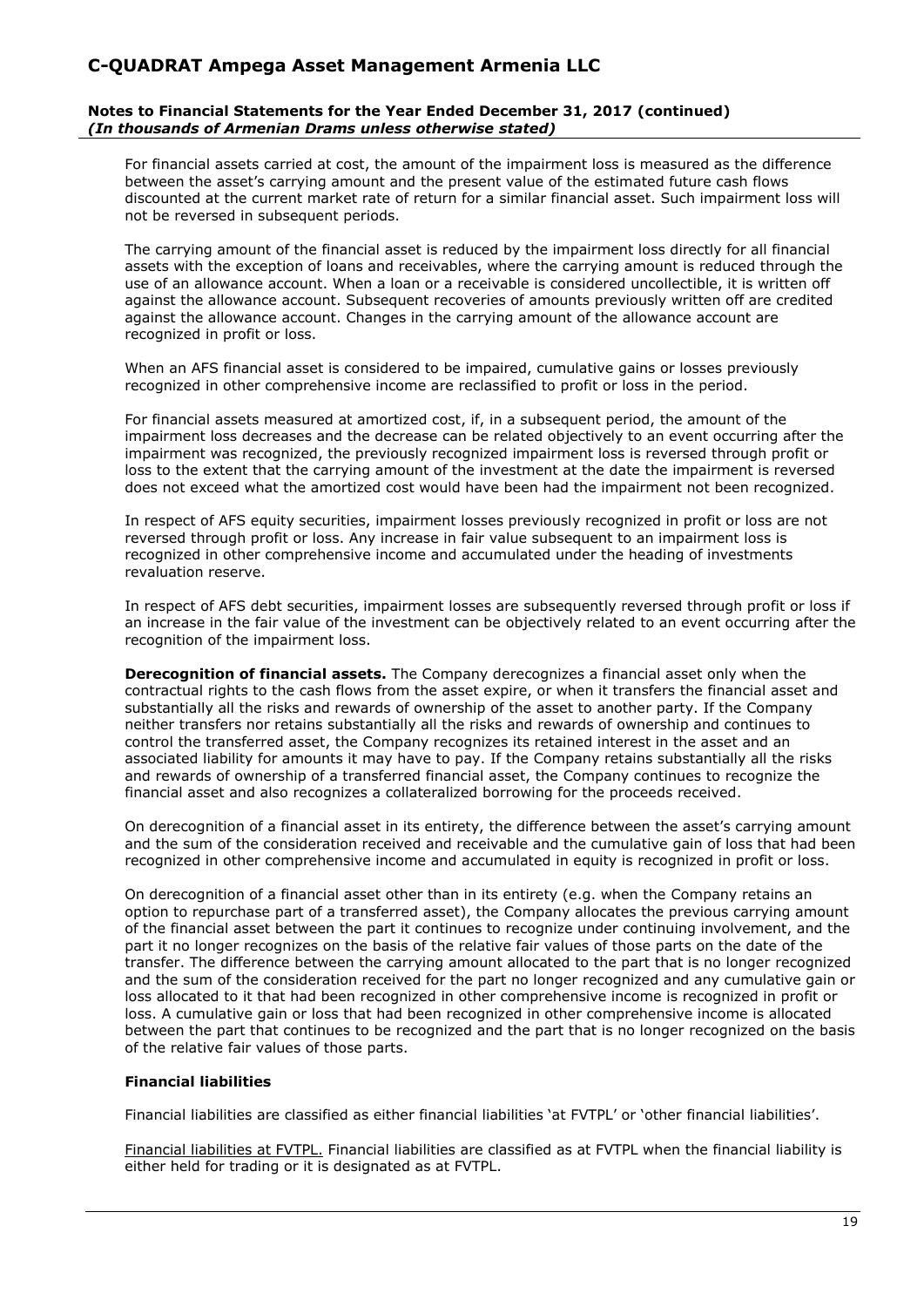## **Notes to Financial Statements for the Year Ended December 31, 2017 (continued)** *(In thousands of Armenian Drams unless otherwise stated)*

A financial liability is classified as held for trading if:

- It has been incurred principally for the purpose of repurchasing it in the near term; or
- On initial recognition it is part of a portfolio of identified financial instruments that the Company manages together and has a recent actual pattern of short-term profit-taking; or
- It is a derivative that is not designated and effective as a hedging instrument.

A financial liability other than a financial liability held for trading may be designated as at FVTPL upon initial recognition if:

- Such designation eliminates or significantly reduces a measurement or recognition inconsistency that would otherwise arise; or
- The financial liability forms part of a group of financial assets or financial liabilities or both, which is managed and its performance is evaluated on a fair value basis, in accordance with the Company's documented risk management or investment strategy, and information about the grouping is provided internally on that basis; or
- It forms part of a contract containing one or more embedded derivatives, and IAS 39 Financial Instruments: Recognition and Measurement permits the entire combined contract (asset or liability) to be designated as at FVTPL.

Financial liabilities at FVTPL are stated at fair value, with any gains or losses arising on remeasurement recognized in profit or loss. The net gain or loss recognized in profit or loss incorporates any interest paid on the financial liability and is included in the 'interest expenses' line item in the statement of profit or loss and other comprehensive income. Fair value is determined in the manner described (see Note 20).

*Other financial liabilities.* Other financial liabilities (including depository instruments, deposits by banks and customers, repurchase agreements, debt securities issued, other borrowed funds, subordinated debt and other financial liabilities) are initially measured at fair value, net of transaction costs.

Other financial liabilities are subsequently measured at amortized cost using the effective interest method, with interest expense recognized on an effective yield basis.

The effective interest method is a method of calculating the amortized cost of a financial liability and of allocating interest expense over the relevant period. The effective interest rate is the rate that exactly discounts estimated future cash payments (including all fees and points paid or received that form an integral part of the effective interest rate, transaction costs and other premiums or discounts) through the expected life of the financial liability, or (where appropriate) a shorter period, to the net carrying amount on initial recognition.

**Derecognition of financial liabilities.** The Company derecognizes financial liabilities when, and only when, the Company's obligations are discharged, cancelled or they expire. Where an existing financial liability is replaced by another from the same lender on substantially different terms, or the terms of an existing liability are substantially modified, such an exchange or modification is treated as a derecognition of the original liability and the recognition of a new liability. The difference between the carrying amount of the financial liability derecognized and the consideration paid and payable is recognized in profit and loss.

# **4.5 Cash and cash equivalents**

Cash and bank balances in the statement of financial position comprise cash at banks with a maturity of three months or less. For the purpose of the statement of cash flows, cash and cash equivalents consist of, as defined above, net of outstanding bank overdrafts.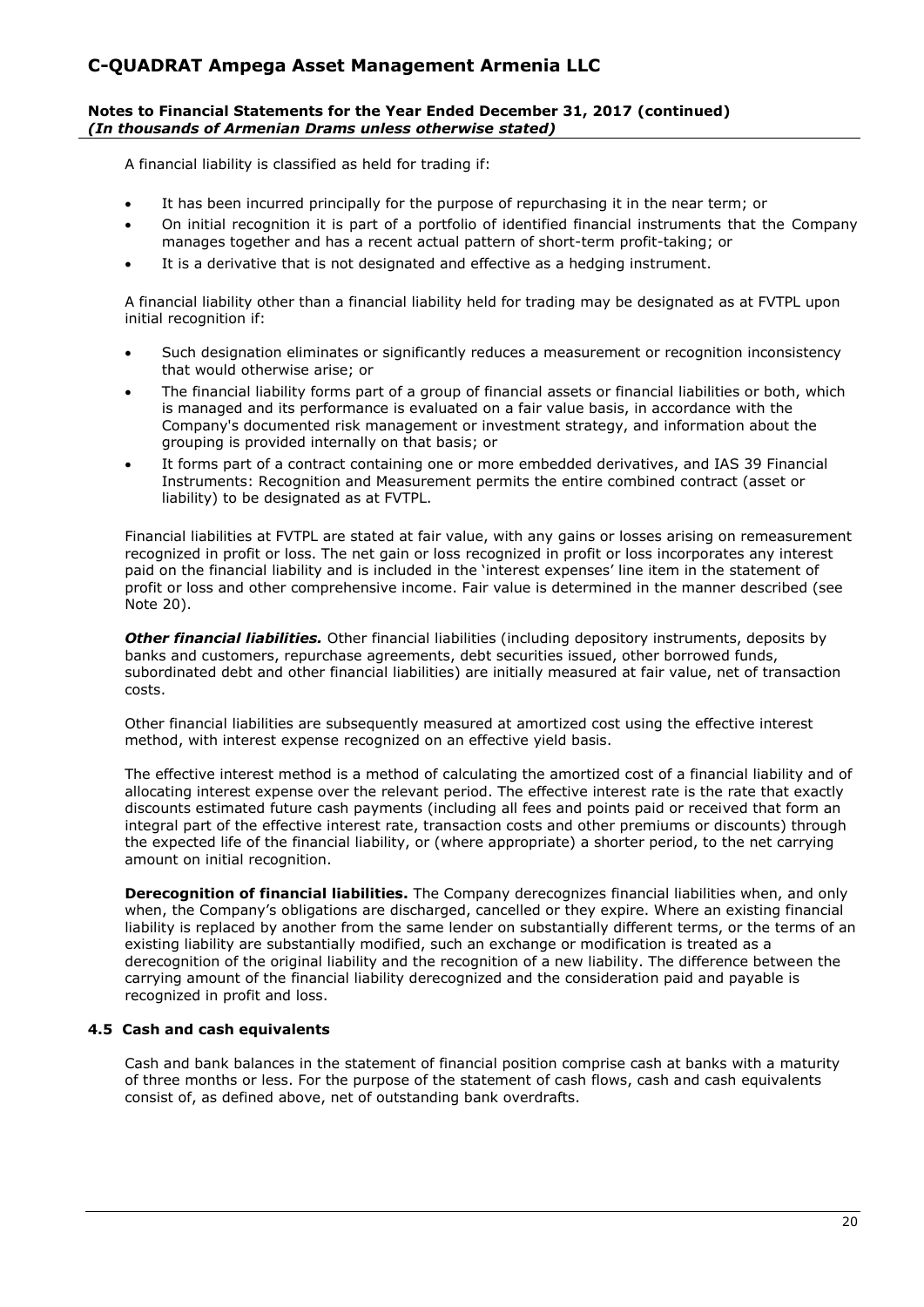#### **Notes to Financial Statements for the Year Ended December 31, 2017 (continued)** *(In thousands of Armenian Drams unless otherwise stated)*

#### **4.6 Property and equipment**

Property and equipment are stated at cost less accumulated depreciation and accumulated impairment losses.

Depreciation is recognized so as to write off the cost or valuation of assets less their residual values over their useful lives, using the straight-line method. The estimated useful lives, residual values and depreciation method are reviewed at the end of each reporting period, with the effect of any changes in estimate accounted for on a prospective basis. Depreciation is calculated based on the following annual rates:

Office equipment 5-10 years Computer equipment 3-10 years

An item of property and equipment is derecognized upon disposal or when no future economic benefits are expected to arise from the continued use of the asset. Any gain or loss arising on the disposal or retirement of an item of property and equipment is determined as the difference between the sales proceeds and the carrying amount of the asset and is recognized in profit or loss.

# **4.7 Intangible assets**

#### *Intangible assets acquired separately*

Intangible assets with finite useful lives that are acquired separately are carried at cost less accumulated amortization and accumulated impairment losses. Amortization is recognized on a straight-line basis over their estimated useful lives. The estimated useful life and amortization method are reviewed at the end of each reporting period, with the effect of any changes in estimate being accounted for on a prospective basis. Intangible assets with indefinite useful lives that are acquired separately are carried at cost less accumulated impairment losses.

An intangible asset is derecognized on disposal, or when no future economic benefits are expected from use or disposal. Gains or losses arising from derecognition of an intangible asset, measured as the difference between the net disposal proceeds and the carrying amount of the asset and, are recognized in profit or loss when the asset is derecognized.

Estimated useful lives of intangible assets is 5 years.

### **4.8 Impairment of non-current assets**

At the end of each reporting period, the Company reviews the carrying amounts of its tangible and intangible assets to determine whether there is any indication that those assets have suffered an impairment loss. If any such indication exists, the recoverable amount of the asset is estimated in order to determine the extent of the impairment loss (if any). When it is not possible to estimate the recoverable amount of an individual asset, the Company estimates the recoverable amount of the cashgenerating unit to which the asset belongs. When a reasonable and consistent basis of allocation can be identified, corporate assets are also allocated to individual cash-generating units, or otherwise they are allocated to the smallest group of cash-generating units for which a reasonable and consistent allocation basis can be identified.

Recoverable amount is the higher of fair value less costs to sell and value in use. In assessing value in use, the estimated future cash flows are discounted to their present value using a pre-tax discount rate that reflects current market assessments of the time value of money and the risks specific to the asset for which the estimates of future cash flows have not been adjusted.

If the recoverable amount of an asset (or cash-generating unit) is estimated to be less than its carrying amount, the carrying amount of the asset (or cash-generating unit) is reduced to its recoverable amount. An impairment loss is recognized immediately in profit or loss, unless the relevant asset is carried at a revalued amount, in which case the impairment loss is treated as a revaluation decrease. When an impairment loss subsequently reverses, the carrying amount of the asset (or a cash-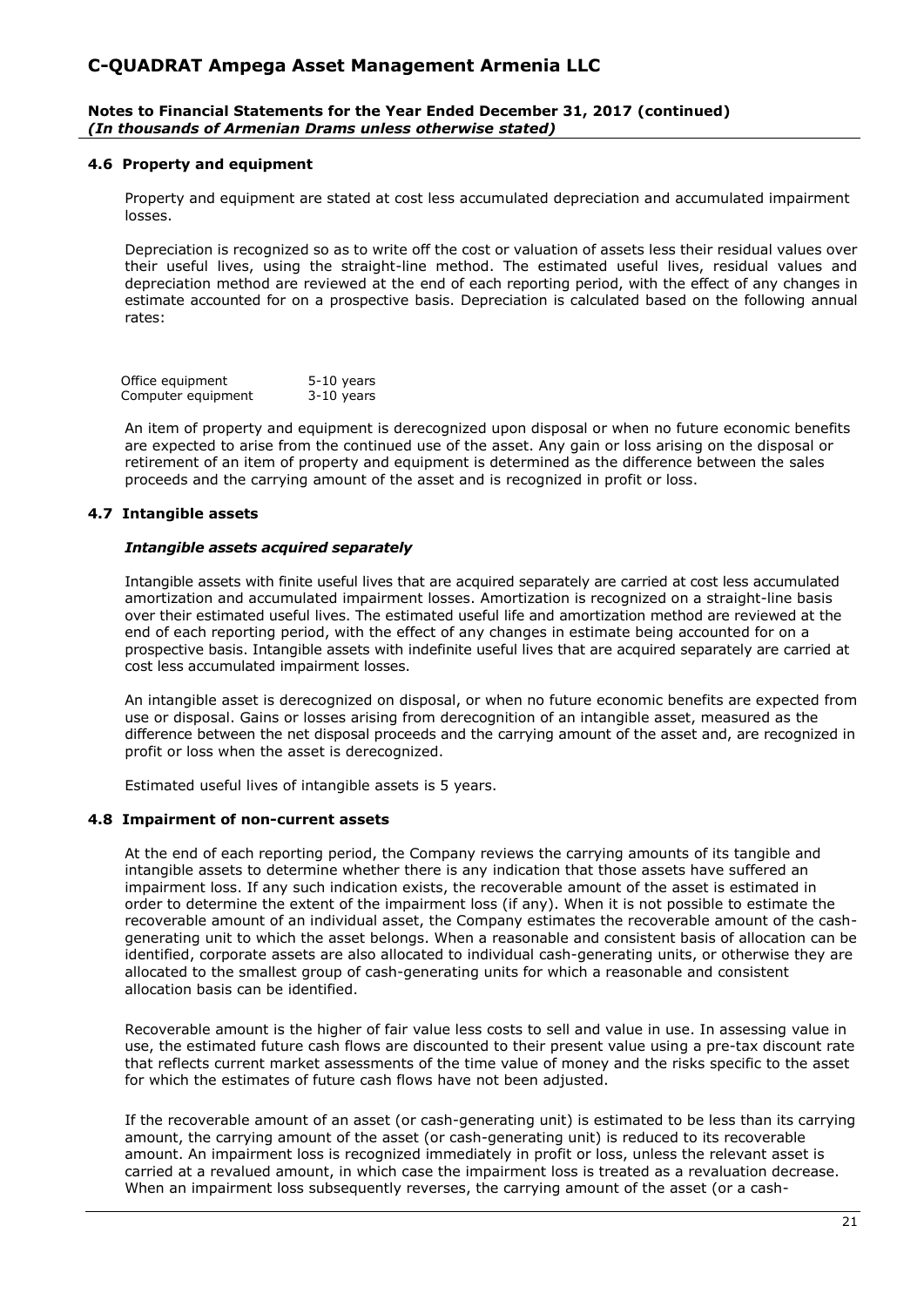### **Notes to Financial Statements for the Year Ended December 31, 2017 (continued)** *(In thousands of Armenian Drams unless otherwise stated)*

generating unit) is increased to the revised estimate of its recoverable amount, but so that the increased carrying amount does not exceed the carrying amount that would have been determined had no impairment loss been recognized for the asset (or cash-generating unit) in prior years. A reversal of an impairment loss is recognized immediately in profit or loss, unless the relevant asset is carried at a revalued amount, in which case the reversal of the impairment loss is treated as a revaluation increase.

# **4.9 Taxation**

Income tax expense represents the sum of the tax currently payable and deferred tax.

### *Current tax*

The tax currently payable is based on taxable profit for the year. Taxable profit differs from 'profit before tax' as reported in the statement of profit or loss and other comprehensive income because of items of income or expense that are taxable or deductible in other years and items that are never taxable or deductible. The Company's current tax is calculated using tax rates that have been enacted or substantively enacted by the end of the reporting period.

# *Deferred tax*

Deferred tax is recognized on temporary differences between the carrying amounts of assets and liabilities in the financial statements and the corresponding tax bases used in the computation of taxable profit. Deferred tax liabilities are generally recognized for all taxable temporary differences. Deferred tax assets are generally recognized for all deductible temporary differences to the extent that it is probable that taxable profits will be available against which those deductible temporary differences can be utilized. Such deferred tax assets and liabilities are not recognized if the temporary difference arises from the initial recognition (other than in a business combination) of assets and liabilities in a transaction that affects neither the taxable profit nor the accounting profit.

The carrying amount of deferred tax assets is reviewed at the end of each reporting period and reduced to the extent that it is no longer probable that sufficient taxable profits will be available to allow all or part of the asset to be recovered.

Deferred tax liabilities and assets are measured at the tax rates that are expected to apply in the period in which the liability is settled or the asset realized, based on tax rates (and tax laws) that have been enacted or substantively enacted by the end of the reporting period.

The measurement of deferred tax liabilities and assets reflects the tax consequences that would follow from the manner in which the Company expects, at the end of the reporting period, to recover or settle the carrying amount of its assets and liabilities.

# *Current and deferred tax for the year*

Current and deferred tax are recognized in profit or loss, except when they relate to items that are recognized in other comprehensive income or directly in equity, in which case, the current and deferred tax are also recognized in other comprehensive income or directly in equity respectively.

# **4.10 Provisions**

Provisions are recognized when the Company has a present obligation (legal or constructive) as a result of a past event, it is probable that the Company will be required to settle the obligation, and a reliable estimate can be made of the amount of the obligation.

The amount recognized as a provision is the best estimate of the consideration required to settle the present obligation at the end of the reporting period, taking into account the risks and uncertainties surrounding the obligation. When a provision is measured using the cash flows estimated to settle the present obligation, its carrying amount is the present value of those cash flows (when the effect of the time value of money is material).

When some or all of the economic benefits required to settle a provision are expected to be recovered from a third party, a receivable is recognized as an asset if it is virtually certain that reimbursement will be received and the amount of the receivable can be measured reliably.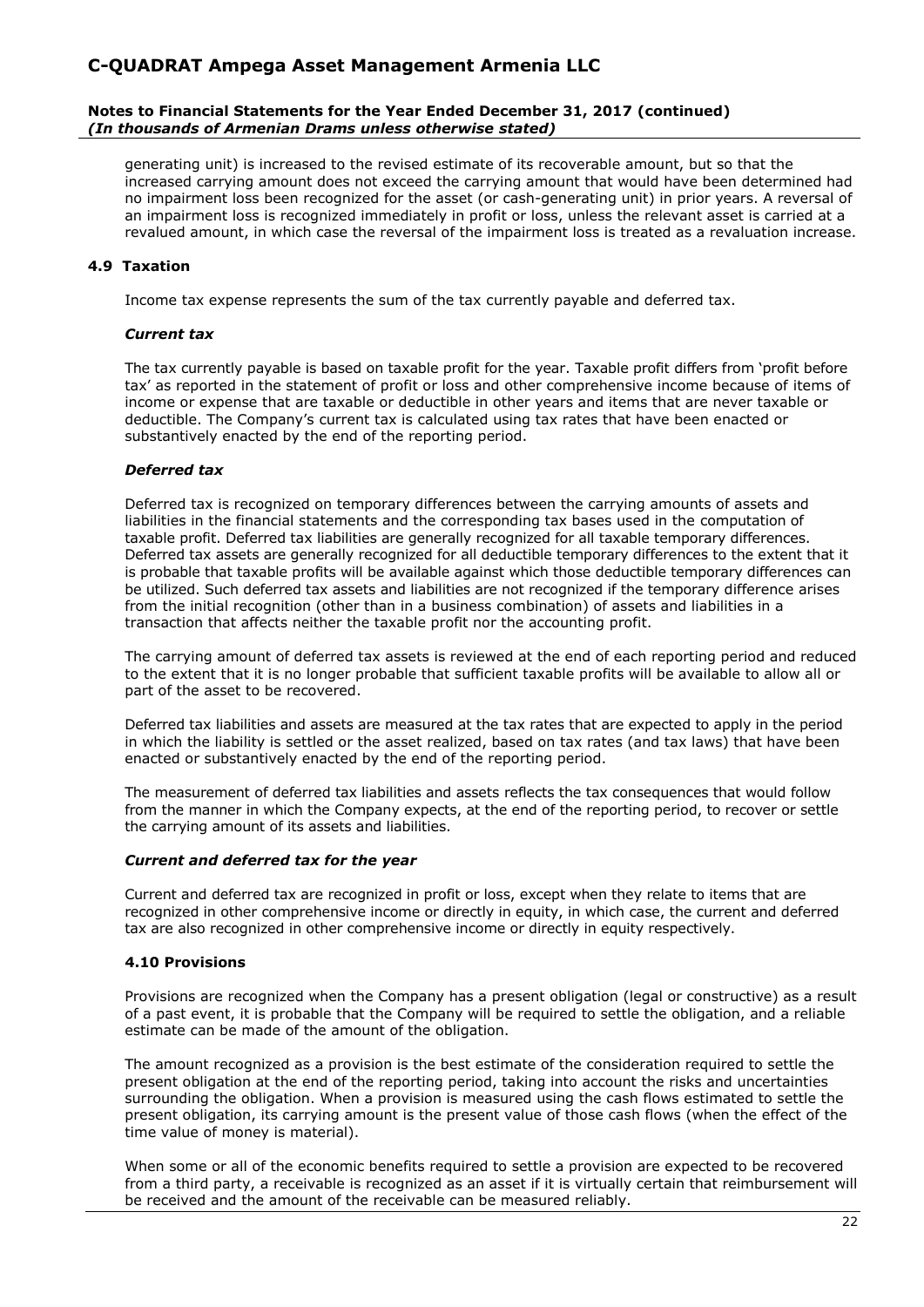### **Notes to Financial Statements for the Year Ended December 31, 2017 (continued)** *(In thousands of Armenian Drams unless otherwise stated)*

## <span id="page-24-0"></span>**5. Use of estimates and judgments**

The preparation of financial statements in conformity with IFRS requires management to make estimates and assumptions that affect the amounts recognized in the financial statements and the carrying amounts of assets and liabilities within the next financial year. Estimates and judgments are continually evaluated and are based on management's experience and other factors, including expectations of future events that are believed to be reasonable under the circumstances. Actual results may differ from those estimates. Management also makes certain judgments, apart from those involving estimations, in the process of applying the accounting policies.

Judgments and estimates that have the most significant effect on the amounts recognized in the financial statements and estimates that can cause a significant adjustment to the carrying amount of assets and liabilities within the next financial year relate to accounting for financial instruments, particularly fair value measurements, and the recoverability of deferred tax assets recognised on the statement of financial position. The best evidence of fair value is price quotations in an active market. In the absence of quoted prices in an active market, the management uses other evaluation techniques, such as the comparative approach with similar instruments both in the internal and external markets. Information about the valuation techniques and inputs used in determining the fair value of financial instruments are disclosed in Note 19. Information on deferred tax assets is presented in Note 8.

# <span id="page-24-1"></span>**6. Cash and cash equivalents**

Cash and cash equivalents in the amounts of AMD 23,304 thousand and AMD 15,948 thousand as at December 31, 2017 and 2016, respectively, are held in banks operating in the Republic of Armenia and other countries.

# <span id="page-24-2"></span>**7. Financial assets at fair value through profit or loss**

|                                                             |         | December 31, 2017 December 31, 2016 |
|-------------------------------------------------------------|---------|-------------------------------------|
| Units held in funds managed by the Company:                 |         |                                     |
| C-QUADRAT Ampega Conservative Pension Fund - P              | 551,254 | 20,686                              |
| C-QUADRAT Ampega Balanced Pension Fund - P                  | 42,603  | 37,205                              |
| C-QUADRAT Ampega Fixed Income Pension Fund - P              | 23,876  | 21,283                              |
| Units held in funds managed by C-Quadrat Group entities:    |         |                                     |
| Units in funds based in Germany                             |         | 64,850                              |
| Units in funds based in Austria                             |         | 63,529                              |
| Total financial assets at fair value through profit or loss | 617,733 | 207,553                             |

The Company values investments in funds using the latest net asset value per unit values, which the Company could transact at on the last working day of the reporting period.

See also note 18.

### <span id="page-24-3"></span>**8. Income tax**

The Company measures and records its current income tax payable and its tax bases in its assets and liabilities in accordance with the tax regulations of the RA where the Company operates, which may differ from IFRS.

The Company is subject to certain permanent tax differences due to the non-tax deductibility of certain expenses and certain income being treated as non-taxable for tax purposes.

Deferred taxes reflect the net tax effects of temporary differences between the carrying amounts of assets and liabilities for financial reporting purposes and the amounts used for tax purposes. Temporary differences as at December 31, 2017 and 2016 relate mostly to different methods/timing of income and expense recognition as well as to temporary differences generated by tax – book bases' differences for certain assets.

The tax rate used for the reconciliations below is the corporate tax rate of 20% payable by corporate entities in the RA on taxable profits (as defined) under tax law in that jurisdiction.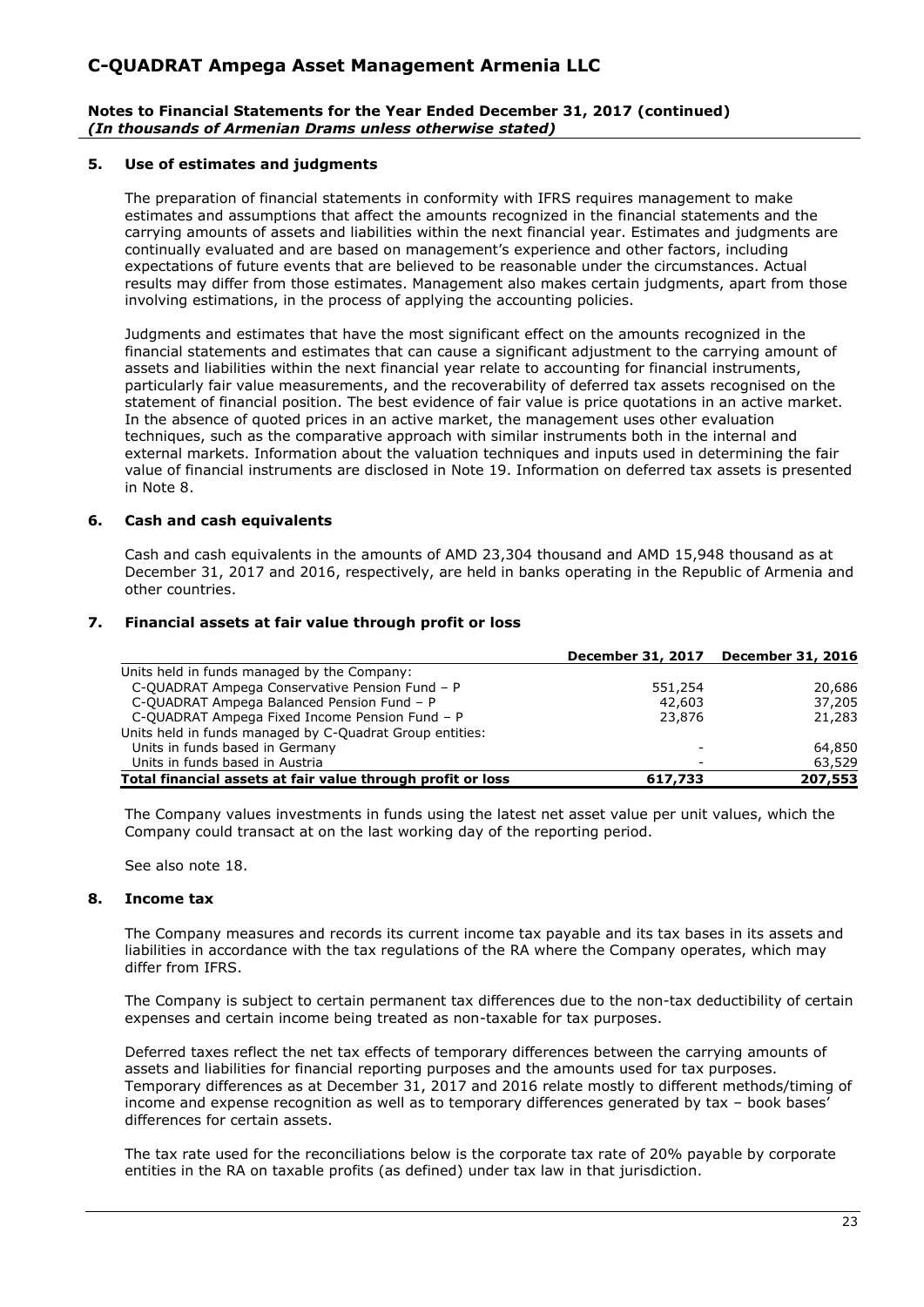#### **Notes to Financial Statements for the Year Ended December 31, 2017 (continued)** *(In thousands of Armenian Drams unless otherwise stated)*

|                                                              | 2017      | 2016      |
|--------------------------------------------------------------|-----------|-----------|
| Current income tax recognized in profit or loss              | 211       |           |
| Deferred tax charge/(credit) due to origination of temporary |           |           |
| differences recognized in profit or loss                     | 27,696    | (29,189)  |
| Income tax expense / (benefit)                               | 27,907    | (29,189)  |
| Reconciliation of income tax benefit is as follows:          |           |           |
| Profit before income tax                                     | 180,566   | 28,246    |
| Income tax at statutory income tax rate of 20%               | 36,113    | 5.649     |
| Recognition of previously unrecognized deferred tax asset    |           | (27, 799) |
| Usage of previously unrecognized deferred tax asset          |           | (6, 442)  |
| Non-taxable income                                           | (10, 108) | (1,070)   |
| Non-deductible expenses                                      | 1,902     | 473       |
| Income tax expense/(benefit) at the effective income tax     |           |           |
| rate of                                                      |           |           |
| 15.45% (2016: (103.35%))                                     | 27,907    | (29,189)  |

Calculation of deferred tax on temporary differences is as follows:

| December 31, 2017 December 31, 2016 |        |
|-------------------------------------|--------|
| 600                                 | 600    |
| (108)                               | 537    |
| 3,195                               | 2,447  |
|                                     | 27,799 |
| 3,687                               | 31,383 |
|                                     |        |

| Deferred tax assets, including:    |        | December 31, 2016 December 31, 2015 |
|------------------------------------|--------|-------------------------------------|
| Payables for professional services | 600    | 500                                 |
| Property and equipment             | 537    | 271                                 |
| Payables to employees              | 2,447  | 1,423                               |
| Tax losses carried forward         | 27.799 |                                     |
| Total deferred tax assets          | 31,383 | 2,194                               |

Change in deferred tax assets for the year ended December 31, 2017 and December 31, 2016 of AMD 27,696 thousand and (AMD 29,189 thousand), respectively, were recognized in profit or loss.

During the reporting period the Company fully utilized the deferred tax assets in respect of its brought forward tax losses in the amount of AMD 27,799 thousand.

### <span id="page-25-0"></span>**9. Other assets**

|                                          |        | December 31, 2017 December 31, 2016 |
|------------------------------------------|--------|-------------------------------------|
| <b>Other financial assets</b>            |        |                                     |
| Management fees receivable               | 47.063 | 27,467                              |
| Other non-financial assets               |        |                                     |
| Prepayments given for goods and services | 4,417  | 3,704                               |
| Deferred expenses                        | 1,259  | 817                                 |
| <b>Total other assets</b>                | 52,739 | 31,988                              |

# <span id="page-25-1"></span>**10. Share capital**

Company's share capital equals AMD 650,000 thousands, which consists of 650,000 shares. Nominal amount of each share equals 1,000 AMD. Company's share capital is fully paid by its shareholders. The shareholders of the Company are "C-QUADRAT Investment AG", registered at Schottenfeldgasse 20, 1070 Vienna, Austria, registration number FN 55148a and "Talanx Asset Management" LLC, registered at Charles-de-Gaulle-Platz 1, Germany, 50679 Cologne, registration number HRB 61047.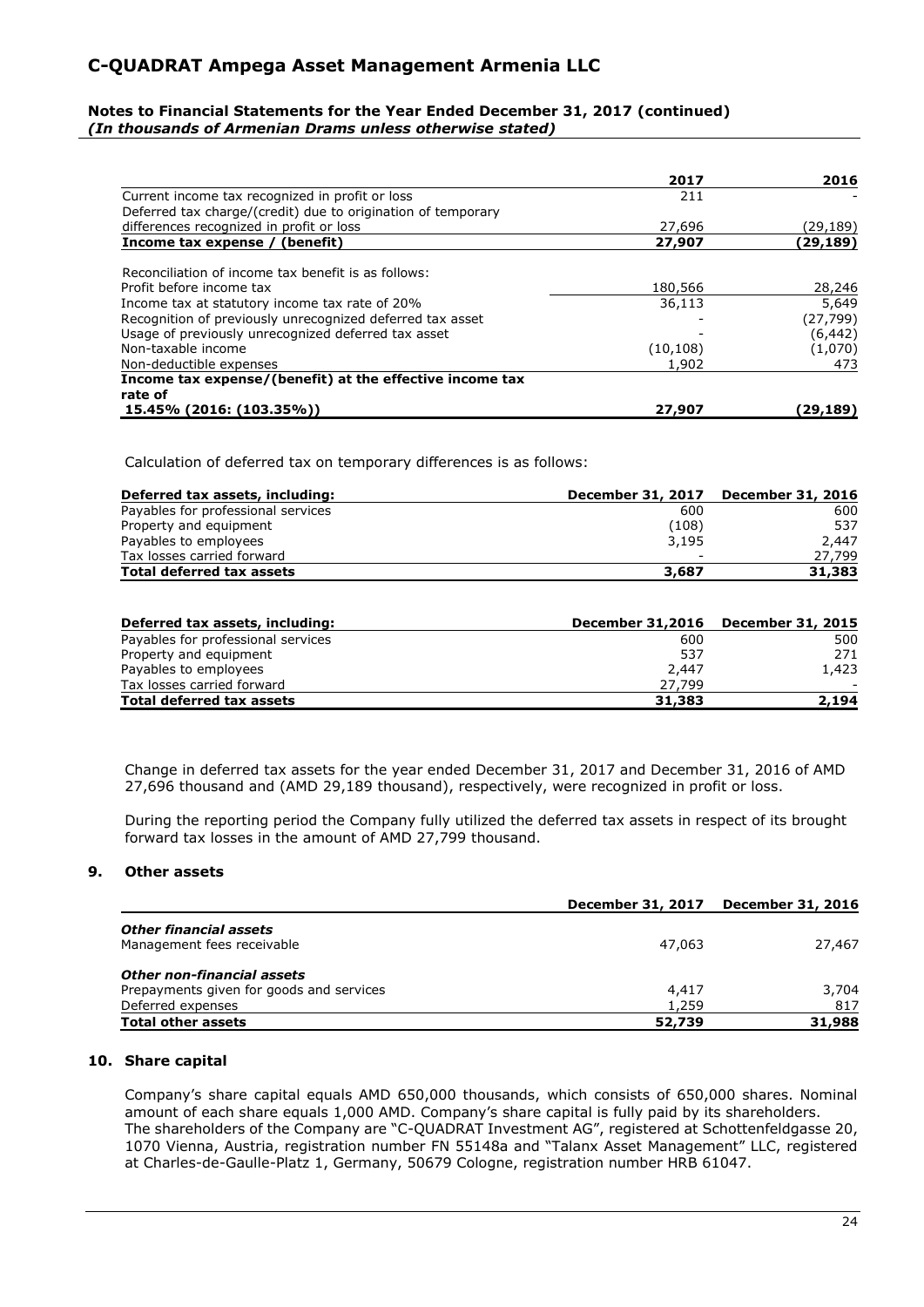### **Notes to Financial Statements for the Year Ended December 31, 2017 (continued)** *(In thousands of Armenian Drams unless otherwise stated)*

Share of each shareholder in Company's share capital as of December 31, 2017 and December 31,2016 is as following:

| <b>Shareholder</b>            | Shareholding |       |
|-------------------------------|--------------|-------|
| "C-Quadrat Investment AG"     | 486.850      | 74.9% |
| "Talanx Asset Management" LLC | 163.150      | 25.1% |
| <b>Total share capital</b>    | 650,000      | 100%  |

Fully paid ordinary shares carry one vote per share and carry a right to dividends.

The Company's distributable reserves among participants are limited to the amount of its accumulated retained earnings as disclosed in its statutory accounts in accordance with the legislation of the RA. Non-distributable reserves are represented by a main reserve fund, which is created as required by the statutory regulations, in respect of general risks, including future losses and other unforeseen risks or contingencies. The reserve has been created in accordance with the Charter of the Company that provides for the creation of a reserve for these purposes of 5% of Share capital. As at December 31, 2017 the Company had accumulated earnings in the amount of AMD 13,059 thousand (December 31, 2016: accumulated loss AMD 139,600 thousand).

#### <span id="page-26-0"></span>**11. Payables and accrued expenses**

| <b>December 31, 2017</b> | December 31, 2016 |
|--------------------------|-------------------|
|                          |                   |
| 18,398                   | 11,458            |
| 6,409                    | 3,615             |
| 240                      | 1,308             |
| 25,047                   | 16,381            |
|                          |                   |
| 15,975                   | 12,233            |
| 2,567                    | 1,693             |
| 18,542                   | 13,926            |
| 43,589                   | 30,307            |
|                          |                   |

#### <span id="page-26-1"></span>**12. Income from management fees**

The Company receives management fees from the funds under its management. The management fee is accrued daily at a specified annual rate on the net asset value of the funds. The rates for management fees are specified in the respective fund rules.

|                                                | 2017    | 2016    |
|------------------------------------------------|---------|---------|
| <b>Funds under management</b>                  |         |         |
| C-QUADRAT Ampega Conservative Pension Fund - P | 432,716 | 239,314 |
| C-QUADRAT Ampega Balanced Pension Fund - P     | 5,750   | 3,441   |
| C-QUADRAT Ampega Fixed Pension Fund - P        | 2,763   | 1,659   |
| <b>Total income from management fees</b>       | 441,229 | 244,414 |

### <span id="page-26-2"></span>**13. Interest Income**

Interest income for the year represents interest accrued on deposits placed with banks and cash and cash equivalents. Effective interest rate during the year comprised 13.56% on funds held with financial institutions operating in the Republic of Armenia (2016: 13.67%).

### <span id="page-26-3"></span>**14. Net gain on financial assets at fair value through profit or loss**

|                                                                            | 2017   | 2016  |
|----------------------------------------------------------------------------|--------|-------|
| Realized gains from sale of units held in funds                            | 9.178  |       |
| Unrealized net gains on fair value change of units held in funds           | 32,559 | 5,352 |
| Total net gain on financial assets at fair value through<br>profit or loss | 41,737 | 5,352 |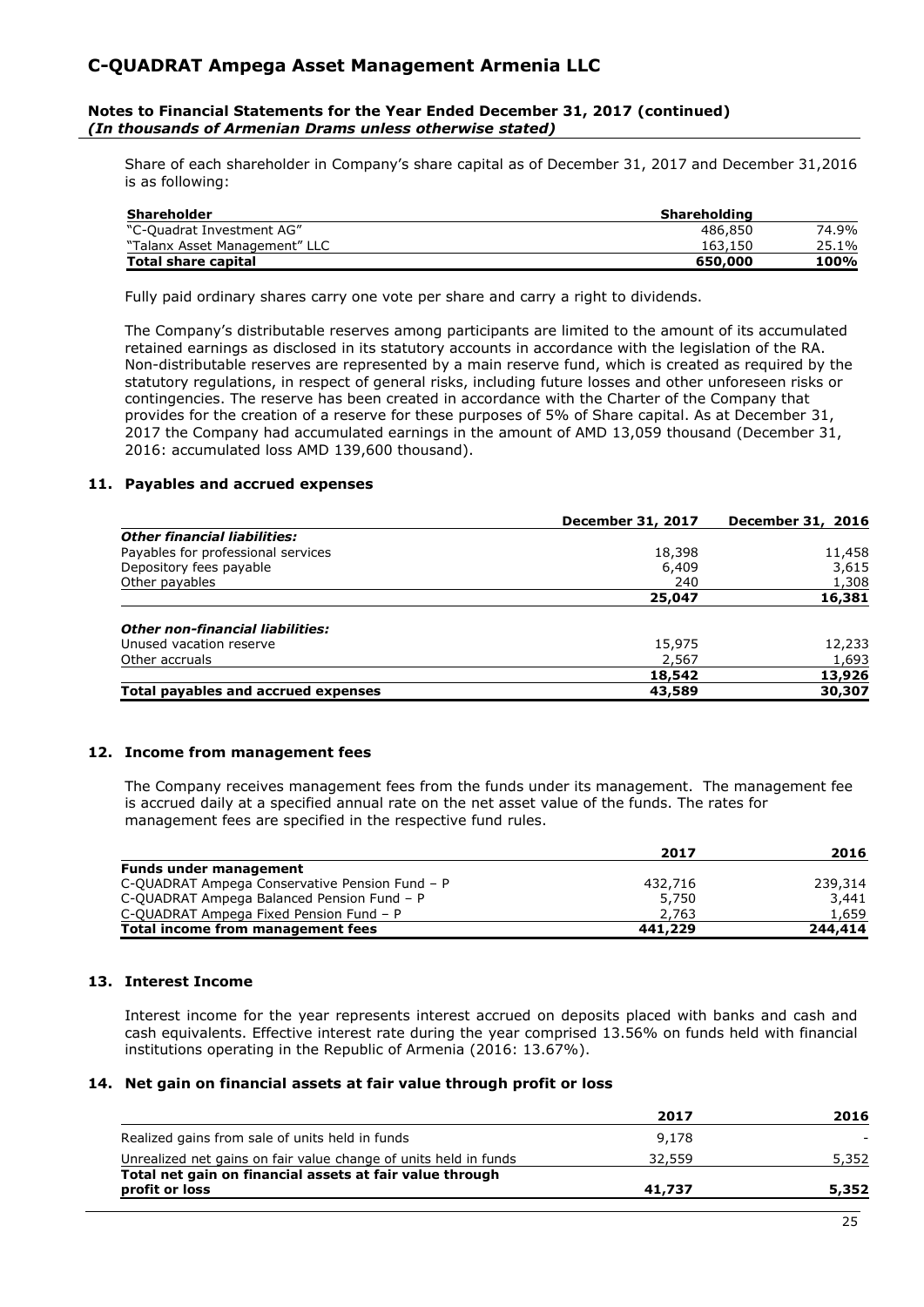### **Notes to Financial Statements for the Year Ended December 31, 2017 (continued)** *(In thousands of Armenian Drams unless otherwise stated)*

## <span id="page-27-0"></span>**15. Fees and commission expense**

|                                                       | 2017   | 2016   |
|-------------------------------------------------------|--------|--------|
| State Depository fees                                 | 60,225 | 43,640 |
| Fees and commission to local banks and stock exchange | 3,260  | 679    |
| Fees and commission to international banks            | 872    | 3,376  |
| <b>Total fees and commission expenses</b>             | 64,357 | 47,695 |

# <span id="page-27-1"></span>**16. Administrative and other expenses**

|                                             | 2017    | 2016    |
|---------------------------------------------|---------|---------|
| <b>Professional Services</b>                | 112,383 | 74,419  |
| <b>Salaries</b>                             | 93,547  | 85,633  |
| Taxes other than on income                  | 25,135  | 17,437  |
| Operating lease                             | 14,735  | 14,735  |
| Business trips and other personnel expenses | 6,035   | 6,322   |
| Communication services                      | 4,149   | 2,982   |
| Depreciation and amortization               | 3,167   | 2,606   |
| Other                                       | 4,366   | 2,923   |
| Total administrative and other expenses     | 263,517 | 207,057 |

### <span id="page-27-2"></span>**17. Commitments and contingencies**

#### **Tax risks**

Laws and regulations affecting business in the Republic of Armenia continue to change rapidly. Management's interpretation of such legislation as applied to the activity of the Company may be challenged by the relevant authorities. Tax authorities have historically taken a more assertive position in their interpretation of the legislation and assessments and as a result, it is possible that transactions and activities that have not been challenged in the past may be challenged. Fiscal periods generally remain open to tax audit by the authorities in respect of taxes for three calendar years preceding the year of tax audit. Under certain circumstances reviews may cover longer periods. Management believes that it has provided adequately for tax liabilities based on its interpretations of tax legislation. However, the relevant authorities may have differing interpretations, and the effects on the financial statements could be significant.

### **Legal matters and risks**

In the ordinary course of business, the Company is subject to legal actions and complaints, as well as adverse changes in the legislative environment it operates in. Management believes that the ultimate liability, if any, arising from claims and complaints, both presented and potential, will not have a material adverse effect on the Company's financial position or the results of its future operations and is less than probable, accordingly no corresponding accrual was provided in these financial statements.

### **Lease commitments**

Operating lease relates to the office area with lease term of three year. The Company does not have an option to purchase the leased asset at the expiry of the lease period. Future minimum rentals payable under non-cancellable operating leases as at December 31, are as follows:

|                                              | December 31, 2017 | <b>December 31, 2016</b> |
|----------------------------------------------|-------------------|--------------------------|
| Less than 1 year                             | 17,682            | 17,682                   |
| Later than 1 year and not later than 5 years | 2,210             | 2,210                    |
| Total operating lease commitments            | 19,892            | 19,892                   |

### **Commitments for co-investment in funds under management**

The Company is subject to regulatory requirement to hold 1% co-investment in pension funds under its management. This and other statutory and normative requirements are subject to monitoring by the Central Bank of Armenia.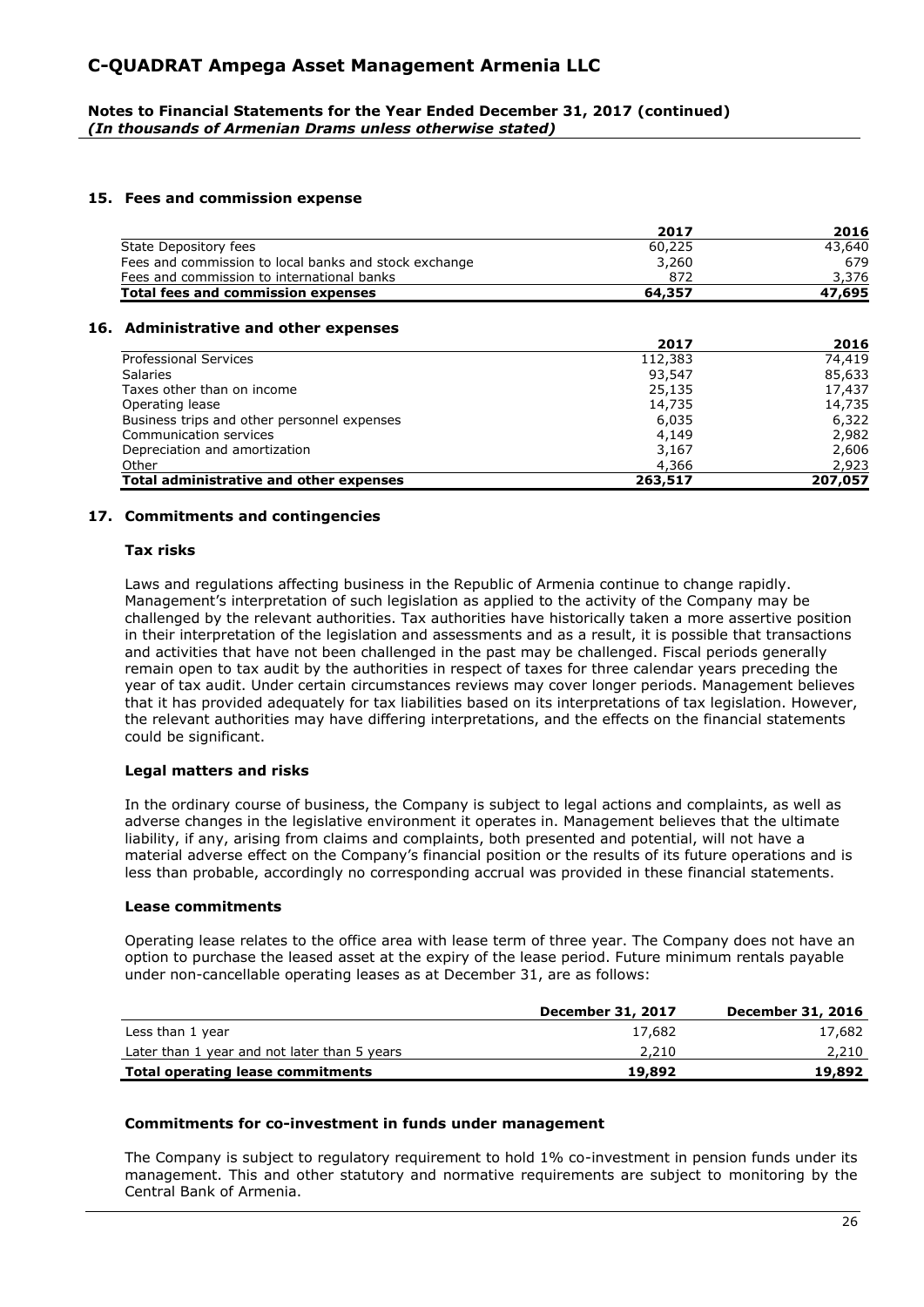### **Notes to Financial Statements for the Year Ended December 31, 2017 (continued)** *(In thousands of Armenian Drams unless otherwise stated)*

# <span id="page-28-0"></span>**18. Fair value of financial instruments**

This note provides information about how the Company determines fair values of various financial assets and financial liabilities.

#### **Fair value of the Company's financial assets and financial liabilities that are measured at fair value on a recurring basis**

Some of the Company's financial assets and financial liabilities are measured at fair value at the end of each reporting period. The following table gives information about how the fair values of these financial assets and financial liabilities are determined (in particular, the valuation technique(s) and inputs used).

| <b>Financial</b><br>assets | Fair value at                                 |                             | <b>Fair value</b><br>hierarchy | <b>Valuation</b><br>technique(s) and<br>key input(s) | <b>Significant</b><br>unobservable<br>input(s) | <b>Relationship of</b><br>unobservable<br>inputs to fair<br>value |
|----------------------------|-----------------------------------------------|-----------------------------|--------------------------------|------------------------------------------------------|------------------------------------------------|-------------------------------------------------------------------|
|                            | <b>December</b><br>31, 2017                   | <b>December</b><br>31, 2016 |                                |                                                      |                                                |                                                                   |
| or loss:                   | Financial assets at fair value through profit |                             |                                |                                                      |                                                |                                                                   |
| Units in                   |                                               |                             |                                | Latest published<br>net asset value                  |                                                |                                                                   |
| <b>Funds</b>               | 617,733                                       | 79,174                      | Level 2                        | per unit as at<br>reporting date                     | N/A                                            | N/A                                                               |
| Units in                   |                                               |                             |                                | Quoted prices in                                     |                                                |                                                                   |
| Funds                      |                                               | 128,379                     | Level 1                        | active markets                                       | N/A                                            | N/A                                                               |
|                            | 617.733                                       | 207.553                     |                                |                                                      |                                                |                                                                   |

Management applies judgment in categorizing financial instruments using the fair value hierarchy. The significance of a valuation input is assessed against the fair value measurement in its entirety.

There were no transfers between Levels 1 and 2 in the period.

#### **Fair value of financial assets and financial liabilities that are not measured at fair value on a recurring basis (but fair value disclosures are required)**

Because of the short term nature of financial assets and financial liabilities that are not measured at fair value on a recurring basis, management believes that their carrying amounts approximate their fair values. When applicable, further information about the assumptions made in determining fair values is disclosed in the notes specific to that asset or liability, however given the uncertainties and the use of subjective judgment, the fair value should not be interpreted as being realizable in an immediate sale of the assets or settlement of liabilities.

# <span id="page-28-1"></span>**19. Capital risk management**

The Company manages its capital to ensure that it will be able to continue as a going concern, while maximizing the return to its stakeholders. The capital structure of the Company consists of equity, comprising issued capital, and retained earnings as disclosed in statement of changes in equity. The Company's overall capital risk management policy remained unchanged during 2016 and 2017.

The adequacy of the Company's capital is monitored using, among other measures, the prudential standards established by the Central Bank of Armenia. According to the Central Bank of Armenia regulation 10/02 the minimum size of the total regulatory capital of the Company should be no less than AMD 500,000 thousand, calculated on an average daily basis per calendar month in accordance with 10/02 regulation.

As of December 31, 2017 the Company was in compliance to the standards established by the Central Bank of Armenia.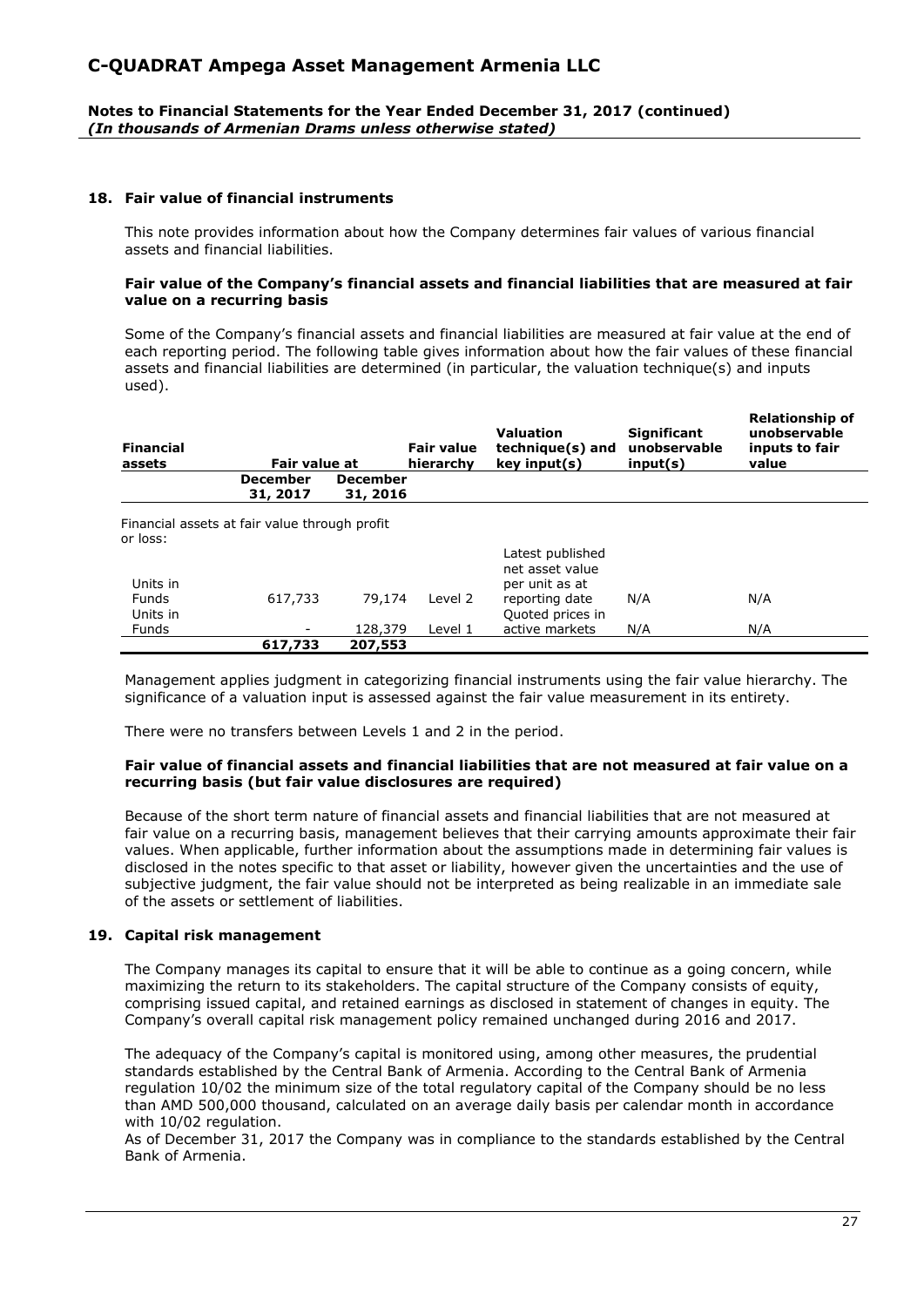### **Notes to Financial Statements for the Year Ended December 31, 2017 (continued)** *(In thousands of Armenian Drams unless otherwise stated)*

# <span id="page-29-0"></span>**20. Financial risk management**

The Company's overall risk management program focuses on the unpredictability and inefficiency of the Armenian financial markets and seeks to minimize potential adverse effects on the financial performance of the Company. The Company's senior management oversees the management of these risks and financial risk-taking activities are governed by appropriate policies and procedures so that financial risks are identified, measured and managed in accordance with the Company's policies.

The Company is exposed to credit risk, liquidity risk and market risk. The policies for managing each of these risks are summarized below.

# **Credit risk**

Credit risk is the risk of loss due to adverse changes in a borrower's, issuer's or counterparty's ability to meet its financial obligations under contractual or agreed upon terms. The Company bears credit risk primarily on investing activities and bank balances. Currently the investments of the company are in the units of the funds under its management and no separate monitoring of these investments is performed.

The Company has responsibility for the oversight of credit risk and is responsible for management of the Company's credit risk, including formulating credit policies, covering collateral requirements, credit assessment, reviewing and assessing credit risk, limiting concentrations of exposure to counterparties, and by issuer, credit rating band, market liquidity and country. Management regularly reviews asset quality.

As at December 31, 2017 and 2016, credit risk exposure of assets is presented in the table below:

|                                                       |         | December 31, 2017 December 31, 2016 | Country | <b>Credit rating</b>   |
|-------------------------------------------------------|---------|-------------------------------------|---------|------------------------|
| Cash and cash equivalents                             | 23,304  | 15,948                              | Armenia | Unrated                |
| Due from banks                                        |         | 245,034                             | Armenia | Unrated                |
| Financial assets at fair value through profit or loss | 617,733 | 79.174                              | Armenia | Unrated<br>4 star,     |
| Financial assets at fair value through profit or loss | -       | 64,850                              | Germany | Morningstar<br>3 star, |
| Financial assets at fair value through profit or loss |         | 63,529                              | Austria | Morningstar            |
| Other financial assets                                | 47,063  | 27,467                              | Armenia | Unrated                |
|                                                       | 688,100 | 496,002                             |         |                        |

As at reporting date none of the financial assets are past due or impaired.

# **Liquidity risk**

Liquidity risk is the risk that the Company will encounter difficulty in meeting the obligations associated with its financial liabilities that are settled by delivering cash or another financial asset. The Company maintains excess liquidity in the form of current account in banks to cover daily funding needs.

Factors which affect the cash position and cash flows include activities of the funds under management from which the Company receives management fees, and the balances on the current bank accounts and due from banks from where the Company earns interest income. However, currently and estimatedly during the next 2-3 years the main source of the liquidity of the company is the shareholder capital.

The Company's policy to managing liquidity is to ensure, as far as possible, that it will always have sufficient liquidity to meet its liabilities when due, under both normal and stress conditions. In the table below the financial assets and liabilities, as recognized in the statement of financial position as at December 31, 2017 and 2016, are presented on a discounted basis and are based on their expected cash flows. Management expects that the cash flows from certain financial assets and liabilities will be different from their contractual terms either because management has the discretionary ability to manage the cash flows or because past experience indicates that cash flows will differ from contractual terms.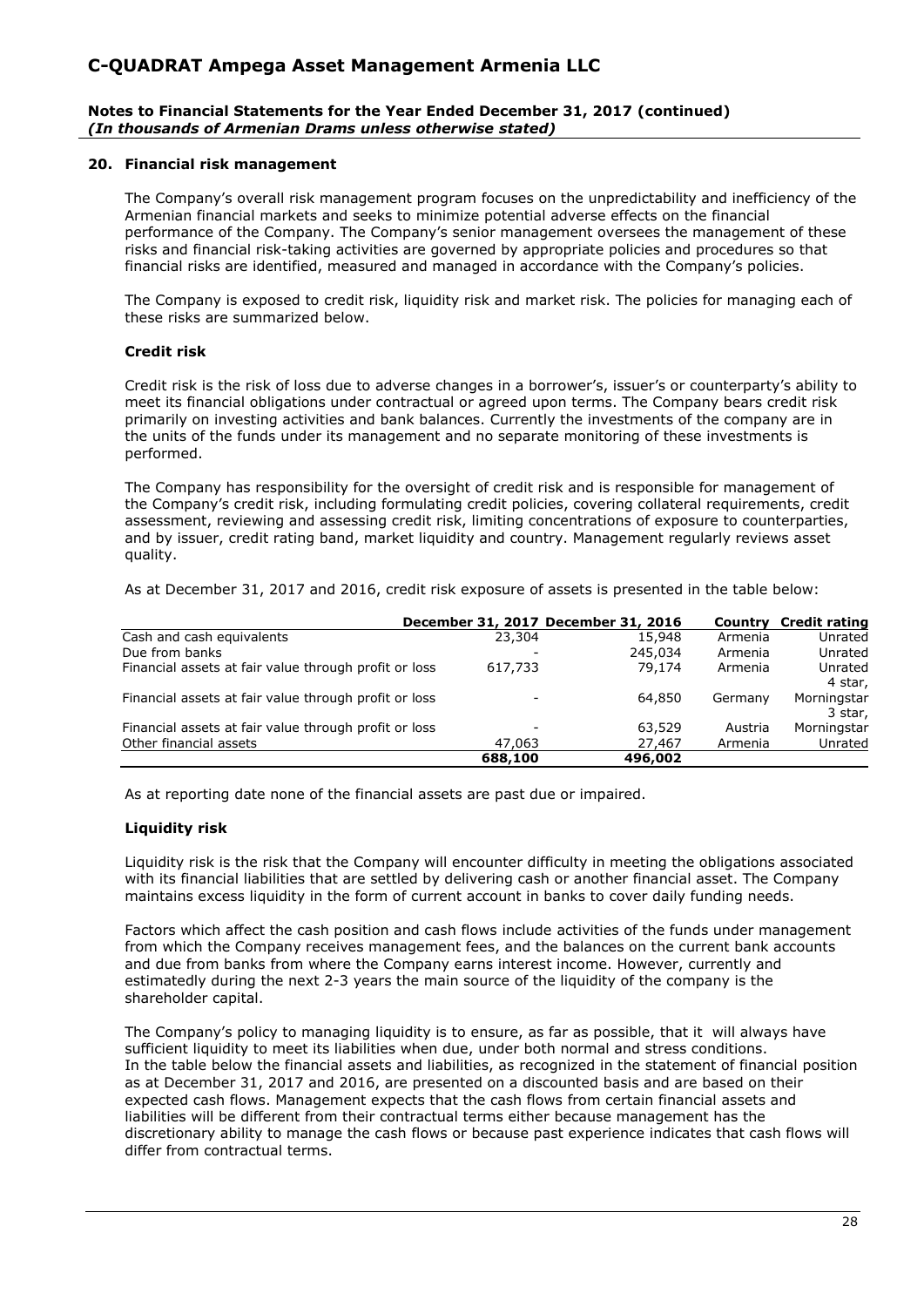### **Notes to Financial Statements for the Year Ended December 31, 2017 (continued)** *(In thousands of Armenian Drams unless otherwise stated)*

Management holds a portfolio of securities that are liquid and can be used to meet outflows of financial liabilities. Management estimates that undiscounted cash flows for financial liabilities approximates the information presented in the below table and is not separately presented.

|                                    | <b>December 31, 2017</b> |                  |                       |                        |                      |                |
|------------------------------------|--------------------------|------------------|-----------------------|------------------------|----------------------|----------------|
|                                    | Carrying<br>amount       | Up to<br>1 month | From 1 to<br>6 months | From 6 to<br>12 months | From 1 to<br>5 years | No<br>maturity |
| <b>Financial assets</b>            |                          |                  |                       |                        |                      |                |
| Cash and cash equivalents          | 23,304                   | 23,304           |                       |                        |                      |                |
| Financial assets at fair value     |                          |                  |                       |                        |                      |                |
| through profit or loss             | 617,733                  |                  |                       |                        |                      | 617,733        |
| Other financial assets             | 47,063                   | 47,063           | -                     |                        |                      |                |
| <b>Total financial assets</b>      | 688,100                  | 70,367           | -                     | -                      |                      | 617,733        |
| <b>Financial liabilities</b>       |                          |                  |                       |                        |                      |                |
| Other financial liabilities        | 25,047                   | 25,047           |                       | -                      |                      |                |
| <b>Total financial liabilities</b> | 25,047                   | 25,047           | ۰                     | -                      |                      |                |
| <b>Net position</b>                | 663,053                  | 45,320           |                       |                        |                      | 617,733        |

|                                    | <b>December 31, 2016</b> |                  |                       |                        |                      |                |
|------------------------------------|--------------------------|------------------|-----------------------|------------------------|----------------------|----------------|
|                                    | Carrying<br>amount       | Up to<br>1 month | From 1 to<br>6 months | From 6 to<br>12 months | From 1 to<br>5 years | No<br>maturity |
| <b>Financial assets</b>            |                          |                  |                       |                        |                      |                |
| Cash and cash equivalents          | 15,948                   | 15,948           |                       |                        |                      |                |
| Due from banks                     | 245,034                  |                  |                       | 245,034                |                      |                |
| Financial assets at fair value     |                          |                  |                       |                        |                      |                |
| through profit or loss             | 207,553                  |                  |                       |                        |                      | 207,553        |
| Other financial assets             | 27,467                   | 27,467           |                       |                        |                      |                |
| <b>Total financial assets</b>      | 496,002                  | 43,415           | ۰                     | 245,034                |                      | 207,553        |
| <b>Financial liabilities</b>       |                          |                  |                       |                        |                      |                |
| Other financial liabilities        | 16,381                   | 16,381           |                       |                        |                      |                |
| <b>Total financial liabilities</b> | 16,381                   | 16,381           |                       |                        |                      |                |
| <b>Net position</b>                | 479,621                  | 27,034           |                       | 245,034                |                      | 207,553        |

# **Market risk**

Market risk is the risk that changes in market prices, such as interest rates, equity prices, foreign exchange rates and credit spreads will affect the Company's income or the fair value of its holdings of financial instruments. The objective of market risk management is to manage and control market risk exposures within acceptable parameters, while optimizing the return. The Company manages its investment inventory by product type and on a daily basis.

# **Interest rate risk**

The Company is exposed to the risk that the fair value or income / future cash flows of its financial instruments portfolio will fluctuate as a result of fluctuations in market interest rates. In respect of the Company's interest-bearing financial instruments, the Company's policy is to transact in financial instruments that mature such that they best correspond to the maturity of financial liabilities. Nevertheless, the impact of interest rate risk can be high due to fluctuations in the prevailing levels of market interest rates.

Interest income is affected by changes in the volume and mix of these assets as well as by fluctuations in interest rates and portfolio management strategies. When interest rates fall, the Company may attempt to mitigate some of this negative impact by extending the maturities of assets in investment portfolios to lock in asset yields. At December 31, 2017 and 2016 all interest bearing financial instruments were fixed interest rate bearing instruments, as presented below: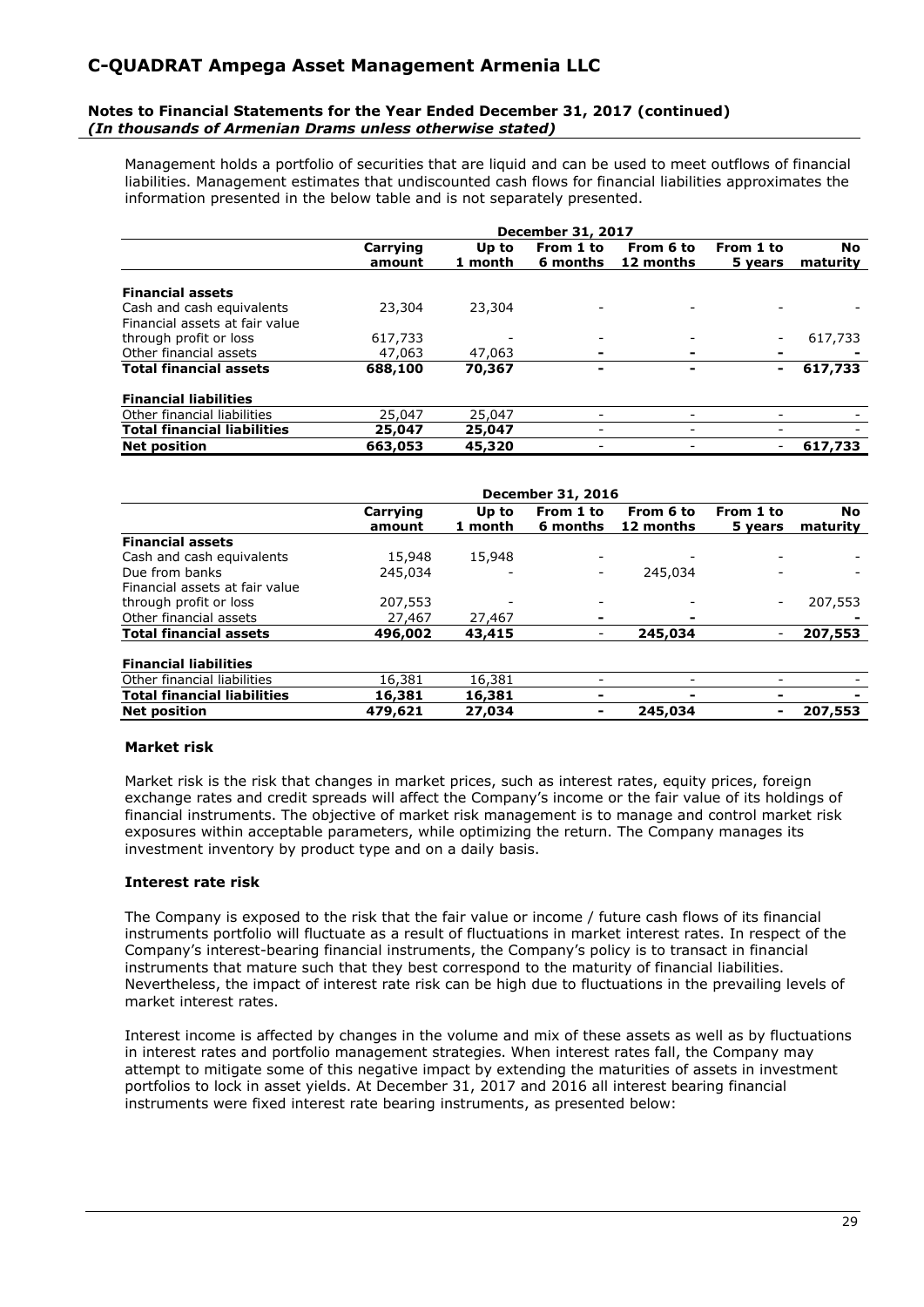#### **Notes to Financial Statements for the Year Ended December 31, 2017 (continued)** *(In thousands of Armenian Drams unless otherwise stated)*

|                                    | <b>December 31, 2017</b>      |                  |                          |                             |                         |                         |                             |
|------------------------------------|-------------------------------|------------------|--------------------------|-----------------------------|-------------------------|-------------------------|-----------------------------|
|                                    | <b>Fixed interest bearing</b> |                  |                          |                             |                         |                         |                             |
|                                    | Carrying<br>amount            | Up to<br>1 month | From 1<br>to 6<br>months | From 6<br>to $12$<br>months | From 1<br>to 5<br>years | More<br>than 5<br>vears | Non-<br>interest<br>bearing |
| <b>Financial assets</b>            |                               |                  |                          |                             |                         |                         |                             |
| Cash and cash equivalents          | 23,304                        | 12,828           |                          |                             |                         |                         | 10,476                      |
| Financial assets at fair           |                               |                  |                          |                             |                         |                         |                             |
| value through profit or loss       | 617,733                       |                  |                          |                             | -                       | $\overline{a}$          | 617,733                     |
| Other financial assets             | 47,063                        |                  |                          |                             | -                       |                         | 47,063                      |
| <b>Total financial assets</b>      | 688,100                       | 12,828           | -                        |                             | -                       | -                       | 675,272                     |
| <b>Financial liabilities</b>       |                               |                  |                          |                             |                         |                         |                             |
| Other financial liabilities        | 25,047                        |                  |                          |                             | -                       |                         | 25,047                      |
| <b>Total financial liabilities</b> | 25,047                        |                  |                          |                             | -                       | -                       | 25,047                      |
| <b>Net position</b>                | 663,053                       | 12,828           |                          |                             |                         |                         | 650,225                     |

|                                    | <b>December 31, 2016</b>      |                  |                          |                           |                         |                          |                             |
|------------------------------------|-------------------------------|------------------|--------------------------|---------------------------|-------------------------|--------------------------|-----------------------------|
|                                    | <b>Fixed interest bearing</b> |                  |                          |                           |                         |                          |                             |
|                                    | Carrying<br>amount            | Up to<br>1 month | From 1<br>to 6<br>months | From 6<br>to 12<br>months | From 1<br>to 5<br>vears | More<br>than 5<br>vears  | Non-<br>interest<br>bearing |
| <b>Financial assets</b>            |                               |                  |                          |                           |                         |                          |                             |
| Cash and cash equivalents          | 15,948                        | 9,810            |                          |                           |                         |                          | 6,138                       |
| Due from banks                     | 245,034                       |                  |                          | 245,034                   | ۰                       | $\overline{\phantom{0}}$ |                             |
| Financial assets at fair value     |                               |                  |                          |                           |                         |                          |                             |
| through profit or loss             | 207,553                       |                  |                          |                           | $\overline{a}$          |                          | 207,553                     |
| Other financial assets             | 27,467                        |                  |                          |                           | -                       | $\overline{\phantom{a}}$ | 27,467                      |
| <b>Total financial assets</b>      | 496,002                       | 9,810            |                          | 245,034                   |                         | $\sim$                   | 241,158                     |
| <b>Financial liabilities</b>       |                               |                  |                          |                           |                         |                          |                             |
| Other financial liabilities        | 16,381                        |                  |                          |                           | -                       | -                        | 16,381                      |
| <b>Total financial liabilities</b> | 16,381                        | -                |                          |                           | -                       | $\overline{\phantom{a}}$ | 16,381                      |
| <b>Net position</b>                | 479,621                       | 9,810            |                          | 245,034                   |                         | -                        | 224,777                     |

As none of the cash flows from Company's financial instruments as at December 31, 2017 and 2016 are linked to floating interest rates, the Company does not prepare and present interest rate risk sensitivity analysis due to no impact on profit or loss or equity in this respect.

The table below presents weighted average interest rates on interest bearing instruments based on reports reviewed by the Company. These interest rates are an approximation of the yields to maturity of these assets.

|                              | December 31, 2017 | <b>December 31, 2016</b> |
|------------------------------|-------------------|--------------------------|
| In $%$ p.a.                  | AMD               | AMD                      |
| Interest bearing assets      | 13.56%            | 13.07%                   |
| Interest bearing liabilities | -                 |                          |

# **Currency risk**

Currency risk is defined as the risk that the value of a financial instrument will fluctuate due to changes in foreign exchange rates. The Company is exposed to the effects of fluctuations in the prevailing foreign currency exchange rates on its financial position and cash flows. The Company's exposure to foreign currency exchange rate risk is presented in the table below: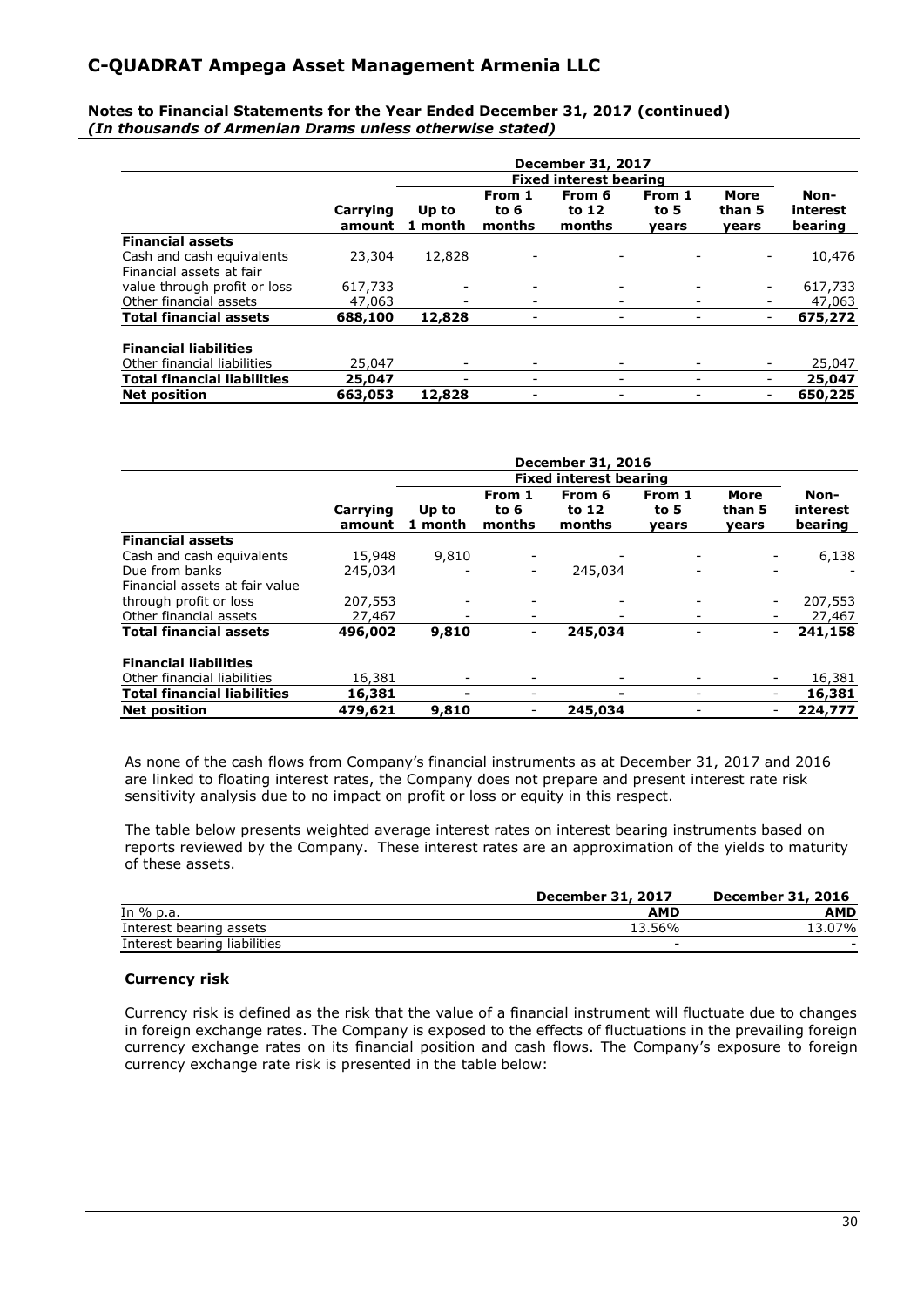#### **Notes to Financial Statements for the Year Ended December 31, 2017 (continued)** *(In thousands of Armenian Drams unless otherwise stated)*

|                                                       | <b>December 31, 2017</b> |            |              |
|-------------------------------------------------------|--------------------------|------------|--------------|
|                                                       | <b>AMD</b>               | <b>EUR</b> | <b>Total</b> |
| Non-derivative financial assets                       |                          |            |              |
| Cash and cash equivalents                             | 13,520                   | 9,784      | 23,304       |
| Financial assets at fair value through profit or loss | 617,733                  |            | 617,733      |
| Other financial assets                                | 47,063                   |            | 47,063       |
| <b>Total non-derivative financial assets</b>          | 678,316                  | 9,784      | 688.100      |
| Non-derivative financial liabilities                  |                          |            |              |
| Other financial liabilities                           | 25,047                   |            | 25,047       |
| <b>Total non-derivative financial liabilities</b>     | 25,047                   |            | 25,047       |
| <b>Net position</b>                                   | 653,269                  | 9,784      | 663,053      |

|                                                       | December 31, 2016 |            |         |
|-------------------------------------------------------|-------------------|------------|---------|
|                                                       | <b>AMD</b>        | <b>EUR</b> | Total   |
| <b>Non-derivative financial assets</b>                |                   |            |         |
| Cash and cash equivalents                             | 15,758            | 190        | 15,948  |
| Due from banks                                        | 245,034           |            | 245,034 |
| Financial assets at fair value through profit or loss | 79,174            | 128,379    | 207,553 |
| Other financial assets                                | 27,467            |            | 27,467  |
| <b>Total non-derivative financial assets</b>          | 367,433           | 128,569    | 496,002 |
| Non-derivative financial liabilities                  |                   |            |         |
| Other financial liabilities                           | 16,381            |            | 16,381  |
| <b>Total non-derivative financial liabilities</b>     | 16,381            |            | 16,381  |
| <b>Net position</b>                                   | 351,052           | 128,569    | 479,621 |

An analysis of sensitivity of profit or loss and equity to changes in fair value of monetary assets and liabilities held at December 31, 2017 and 2016 due to reasonably possible changes in corresponding exchange rates, with all other variables held constant, is presented below:

|                              |                                | 2017          |                                | 2016          |
|------------------------------|--------------------------------|---------------|--------------------------------|---------------|
|                              | <b>Profit or loss / equity</b> |               | <b>Profit or loss / equity</b> |               |
|                              | Weakening                      | Strengthening | Weakening                      | Strengthening |
| EUR 20% movement (2016: 20%) | 1.957                          | 1.957         | 25,714                         | (25, 714)     |

### **Other price risks**

The Company is exposed to unit price risks arising from units held in funds. Unitholdings in funds are held for statutory, strategic and investment purposes rather than for trading purposes. The Company does not actively trade these unitholdings.

The sensitivity analyses below have been determined based on the exposure to unit price risks at the end of the reporting period.

If unit prices had been 5% higher/lower, profit for 2017 year would increase/decrease by AMD 30,887 thousand as a result of the changes in fair value of financial assets at fair value through profit or loss (2016: loss decreased/increased by AMD 10,377 thousands).